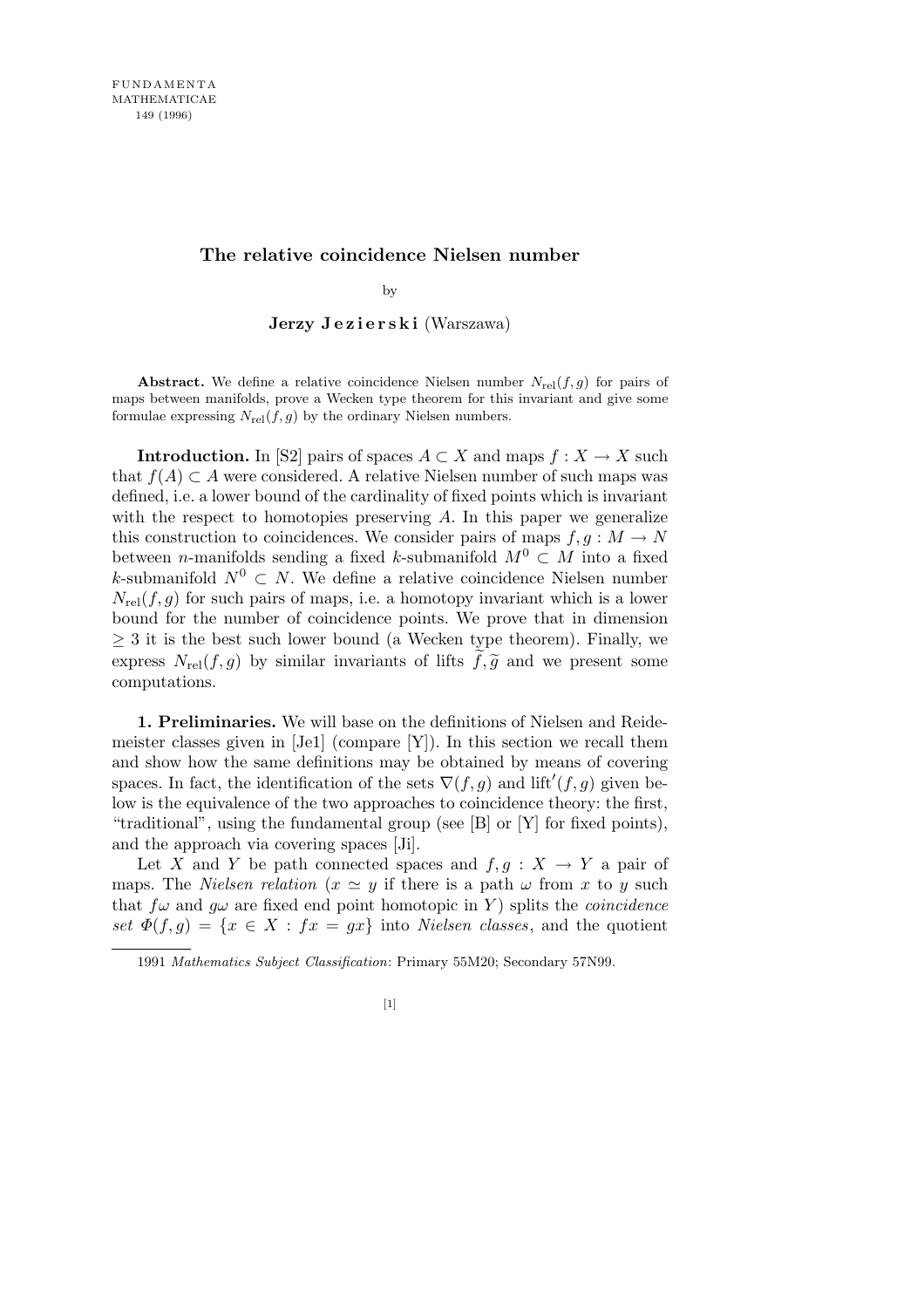## 2 J. Jezierski

set is denoted by  $\Phi'(f, g)$ . Fix a point  $x_0 \in X$  and a path *r* joining  $fx_0$ to  $gx_0$ . We will call such an  $(x_0, r)$  a *reference pair*. For fixed  $(x_0, r)$  we define a left action of the fundamental group  $\pi_1(X, x_0)$  on  $\pi_1(Y, fx_0)$  by  $\beta \circ \alpha = f_{\#}\beta + \alpha + r - g_{\#}\beta - r$  (we denote compositions of paths and homotopy classes additively); we call the orbits of this action *Reidemeister classes* and denote their set by  $\nabla(f, g : x_0, r)$ . The sets  $\{\nabla(f, g : x_0, r)\}_{(x_0, r)}$ can be canonically identified giving an abstract set  $\nabla(f, g)$  [Je1, 1.3].

Fix a reference pair  $(x_0, r)$  and a coincidence point *x*. If *u* is a path from  $x_0$  to  $x$  then  $fu - gu - r$  is a loop based at  $fx_0$ , hence it defines an element in  $\nabla(f, g: x_0, r)$ . This yields a map  $\Phi(f, g) \to \nabla(f, g: x_0, r)$  which determines an injection  $\Phi'(f,g) \to \nabla(f,g)$ , and hence any Nielsen class may be considered as a Reidemeister class.

The above Reidemeister classes can also be defined by the use of universal coverings as was done for fixed points in [Ji]. We will need this approach in the next section, hence we now give the necessary definitions and we show how to identify the classes from these two approaches.

Assume that *X* and *Y* are connected and admit universal coverings (i.e. they are locally connected and semi-locally simply connected). Fix universal coverings  $p_X : \tilde{X} \to X$  and  $p_Y : \tilde{Y} \to Y$ . Denote by  $\pi_X = \pi_1 X$  and  $\pi_Y = \pi_1 Y$  the groups of natural transformations of  $\widetilde{X}$  and  $\widetilde{Y}$  respectively. Let lift(*f, g*) denote the set of all pairs  $(f, \tilde{g})$  of lifts for which the following diagram commutes:

$$
\widetilde{X} \xrightarrow{\widetilde{f}, \widetilde{g}} \widetilde{Y}
$$
\n
$$
p_X \downarrow \qquad \qquad p_Y
$$
\n
$$
X \xrightarrow{f, g} Y
$$

Then  $\pi_X \times \pi_Y$  acts on lift $(f, g)$  from the left by

$$
(\alpha, \beta) \circ (\widetilde{f}, \widetilde{g}) = \beta(\widetilde{f}, \widetilde{g}) \alpha^{-1}.
$$

We denote by  $\mathrm{lift}'(f, g)$  the orbit space; we will show that there is a natural bijection between  $\mathrm{lift}^{\prime}(f,g)$  and  $\nabla(f,g)$ .

We fix a reference pair  $(x_0, r_0)$  and we define a map  $R : \text{lift}(f, g) \rightarrow$  $\nabla(f, g : x_0, r_0)$  as follows. Let  $(\widetilde{f}, \widetilde{g}) \in \text{lift}(f, g)$ . Fix  $\widetilde{x}_0 \in p_X^{-1}(x_0)$  and a path  $\tilde{\omega}$  joining  $\tilde{f} \tilde{x}_0$  to  $\tilde{g} \tilde{x}_0$  in  $\tilde{Y}$ . Then we put

$$
R(\widetilde{f}, \widetilde{g}) = [p_{Y\#}\widetilde{\omega} - r_0].
$$

It is easy to check

(1.1) Lemma. *R is a correctly defined map inducing*

$$
R: \mathrm{lift}'(f,g) \to \nabla(f,g:x_0,r_0).
$$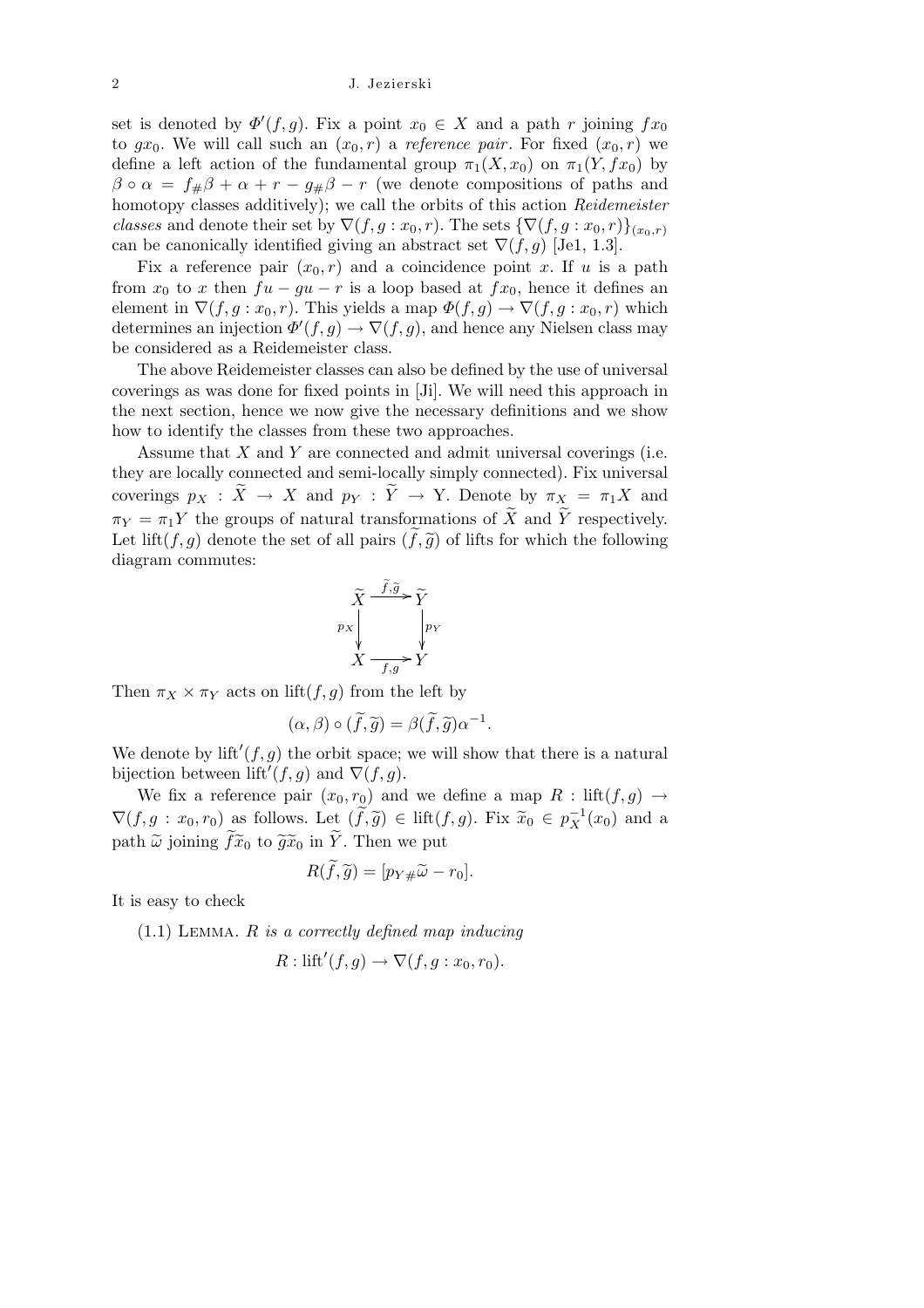*Moreover*, *for any other reference pair*  $(x_1, r_1)$  *the diagram* 



*commutes* (*ν denotes the canonical identification of Reidemeister sets*  $[Je1, 1.3]$ *). Thus R induces a map*  $R: \text{lift}'(f, g) \to \nabla(f, g)$ *.* 

Now we define the inverse map  $S : \nabla(f, g) \to \text{lift}'(f, g)$ . Fix again a reference pair  $(x_0, r_0)$ , a point  $\widetilde{x}_0 \in p_X^{-1}(x_0)$  and  $a \in \pi_1(Y, fx_0)$ . Let  $\widetilde{\omega}$  be a lift of the path  $a + r_0$ . Let  $\tilde{f}$  and  $\tilde{g}$  be the lifts satisfying  $\tilde{f}(\tilde{x}_0) = \tilde{\omega}(0)$  and  $\widetilde{g}(\widetilde{x}_0) = \widetilde{\omega}(1)$ . We define  $S : \pi_1(Y, fx_0) \to \text{lift}'(f, g)$  putting  $S(a) = [\widetilde{f}, \widetilde{g}]$ . Then it is easy to check

(1.2) LEMMA. *S is a well defined map inducing*  $S : \nabla (f, g : x_0, r_0) \rightarrow$  $\text{lift}'(f, g)$  *which is inverse to*  $R: \text{lift}'(f, g) \to \nabla(f, g: x_0, r_0)$ .

Thus we may identify the sets lift<sup> $\prime$ </sup>(*f, g*) and  $\nabla$ (*f, g*) by means of *R* and *S*. In Section 3 we will need the following relative version of (1.2). Let now  $p_X : \widetilde{X} \to X$  and  $p_Y : \widetilde{Y} \to Y$  be coverings corresponding to normal subgroups  $H \subset \pi_1 X$  and  $H' \subset \pi_1 Y$  such that  $f_{\#} H \subset H'$  and  $g_{\#} H \subset$  $H'$ . Then the corresponding set of lifts is nonempty and formulae similar to those above define mutually inverse maps  $R : \text{lift}'_{H'}(f,g) \rightarrow \nabla_{H'}(f,g)$ and  $S: \nabla_{H'}(f,g) \to \text{lift}'_{H'}(f,g)$ , where  $\text{lift}'_{H'}(f,g)$  is obtained in a similar manner to lift<sup> $\ell(f, g)$ </sup> above and  $\nabla_{H'}(f, g)$  is defined in [Je1]. In fact, these two quotient sets do not depend on the subgroup *H* and hence the above symbols do not contain this letter.

**2. The relative Nielsen number.** A pair of maps  $f, g: M \to N$  will be called  $\Phi$ -*compact* if the coincidence set  $\Phi(f, g) = \{x \in M : fx = gx\}$  is compact.

Now we recall the definition of the semi-index of a pair of maps *f, g* :  $M \to N$  ([DJ], [Je4]). We assume that *M* and *N* are topological *n*-manifolds without boundary and that the coincidence set  $\Phi(f, g)$  is compact. Replace *f, g* by a transverse pair and consider a subset  $A \subset \Phi(f, g)$ . Fix two points  $x_0, x_1 \in A$  and a path  $\omega$  establishing the Nielsen relation between them. Fix a local orientation  $\alpha_0$  of M at  $x_0$  and denote by  $\alpha_t$  its translation along  $\omega$ . By transversality  $(f, g)_{\#}\alpha_0$  determines an orientation  $\beta_0$  of the normal bundle to the diagonal  $\Delta N \subset N \times N$  at the point  $(fx_0, gx_0)$ . We say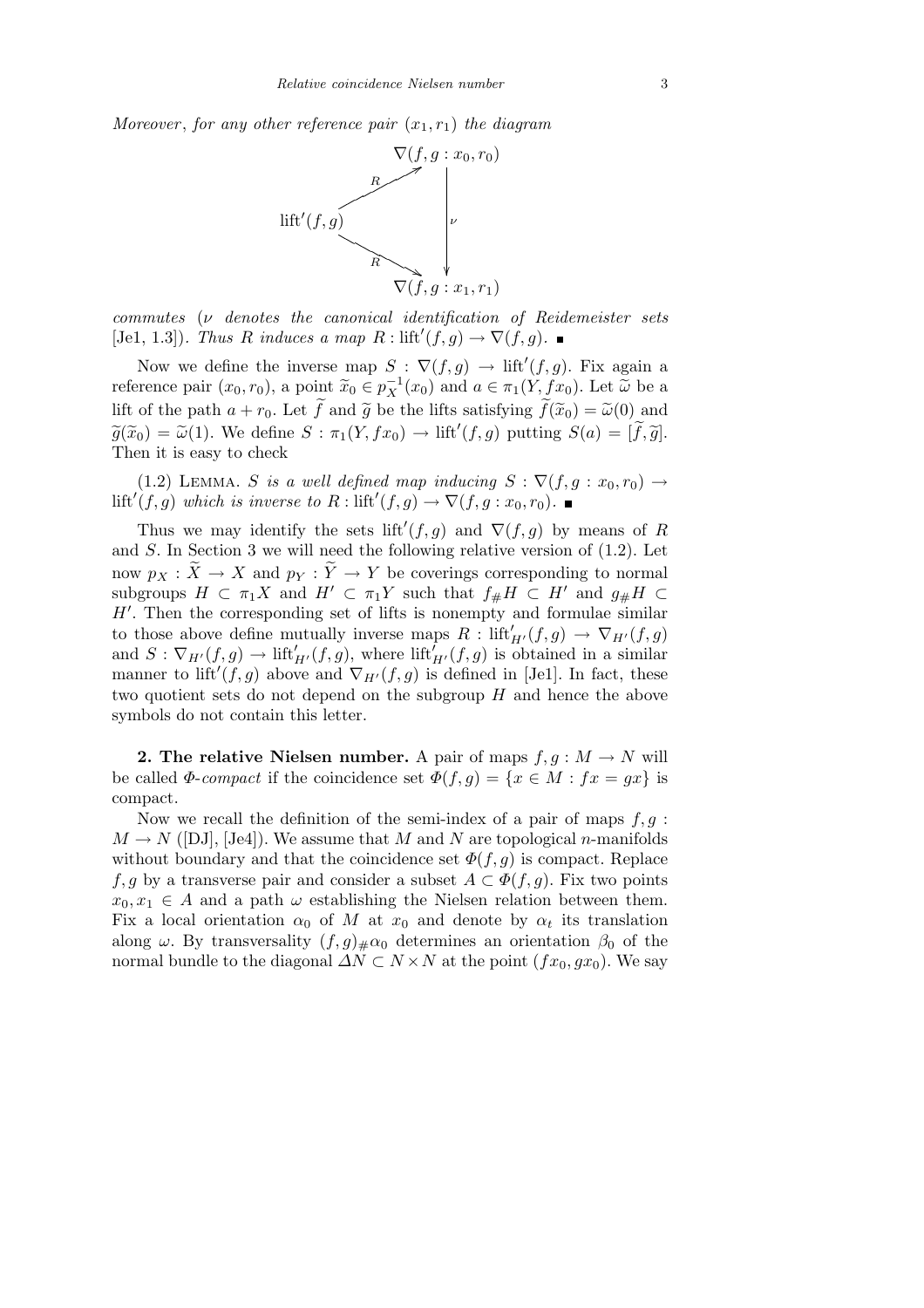that  $\omega$  *establishes the R-relation* between  $x_0$  and  $x_1$  if the translation of  $\beta_0$ along the path  $(f\omega, f\omega)$  is opposite to the orientation of the normal bundle at the point  $(fx_1, gx_1)$  determined by  $(f, g)_\# \alpha_1$ . Then we say that  $x_0, x_1$  are *Rrelated* and we write  $x_0 R x_1$ . Consider a presentation  $A = \{a_1, b_1, \ldots, a_k, b_k\}$ .  $c_1, \ldots, c_s$ , where  $a_i R b_i$  but never  $c_i R c_j$  ( $i \neq j$ ). Finally, we define the *semiindex*

$$
|\text{ind}|(f,g:A) = s
$$

(number of free elements). For details see [DJ] in the smooth case, and [Je4] in the topological case. In the oriented case the above semi-index of a Nielsen class equals the absolute value of the ordinary coincidence index of this class.

Now we suppose that bd *M* and bd *N* are nonempty. A pair of maps  $f, g: M \to N$  satisfying  $g(\text{bd } M) \subset \text{bd } N$  will be called a *B*-*pair* [BS]. A homotopy  $f_t, g_t : M \to N$  will be called a *B*-*homotopy* iff  $f_t, g_t$  is a *B*-pair for any *t*. Now we can follow [BS] to extend the above coincidence semi-index to *Φ*-compact *B*-pairs. Denote by 2*M* a double of *M*, i.e. a manifold without boundary obtained from two copies of *M* by identifying corresponding points on the boundaries:  $2M = (M \cup (-M))/\simeq$ . Let  $r: 2M \rightarrow M$  be a retraction such that  $r(-x) = x$  and let  $i : N \to 2N$  be the inclusion. We define maps  $\widehat{f}$ , 2*g* : 2*M*  $\rightarrow$  2*N* by  $\widehat{f}(x) = i f r(x)$  and 2*g*(*x*) = *g*(*x*), 2*g*(*-x*) = *-g*(*x*). Then the coincidence sets and Nielsen relations of the pairs  $f, g$  and  $\widehat{f}, 2g$ coincide. For a Nielsen class  $A \subset \Phi(f, g)$  we define

$$
|\text{ind}|(f,g:A) = |\text{ind}|(\widehat{f}, 2g:A)
$$

(the *|*ind*|* on the right side is already defined since 2*M* and 2*N* have no boundary). Now we define the Nielsen number  $N(f, g)$  as the number of *essential* classes, i.e. classes with nonzero semi-index. It is easy to check that  $|ind|(f,g)$  and  $N(f,g)$  are  $\Phi$ -compact *B*-homotopy invariants (compare  $[BS]$ ).

Notice that the above semi-index is not symmetric  $(|\text{ind}|(f,g))$  and  $|ind|(q, f)$  may be different if bd  $M \neq \emptyset$ ). In fact, even in the compact oriented but nonclosed case this index and the Lefschetz number from [BS] are not symmetric (if  $f, g : (D<sup>n</sup>, S<sup>n-1</sup>) \rightarrow (D<sup>n</sup>, S<sup>n-1</sup>)$ ,  $f =$  identity,  $g =$ constant, then  $\text{ind}(f, g) = 0$  while  $\text{ind}(g, f) = 1$ ). Here we are not going to discuss this question: the above semi-index will be used to introduce a relative Nielsen number which despite the lack of symmetry in its definition is, under some assumptions, the best lower bound for the number of coincidence points (Thm. (2.4)). In [Je5] we show that the above Lefschetz numbers differ by the Lefschetz number of restrictions to the boundaries. We prove there that this also holds for the coincidence Lefschetz numbers generalized to the nonorientable case.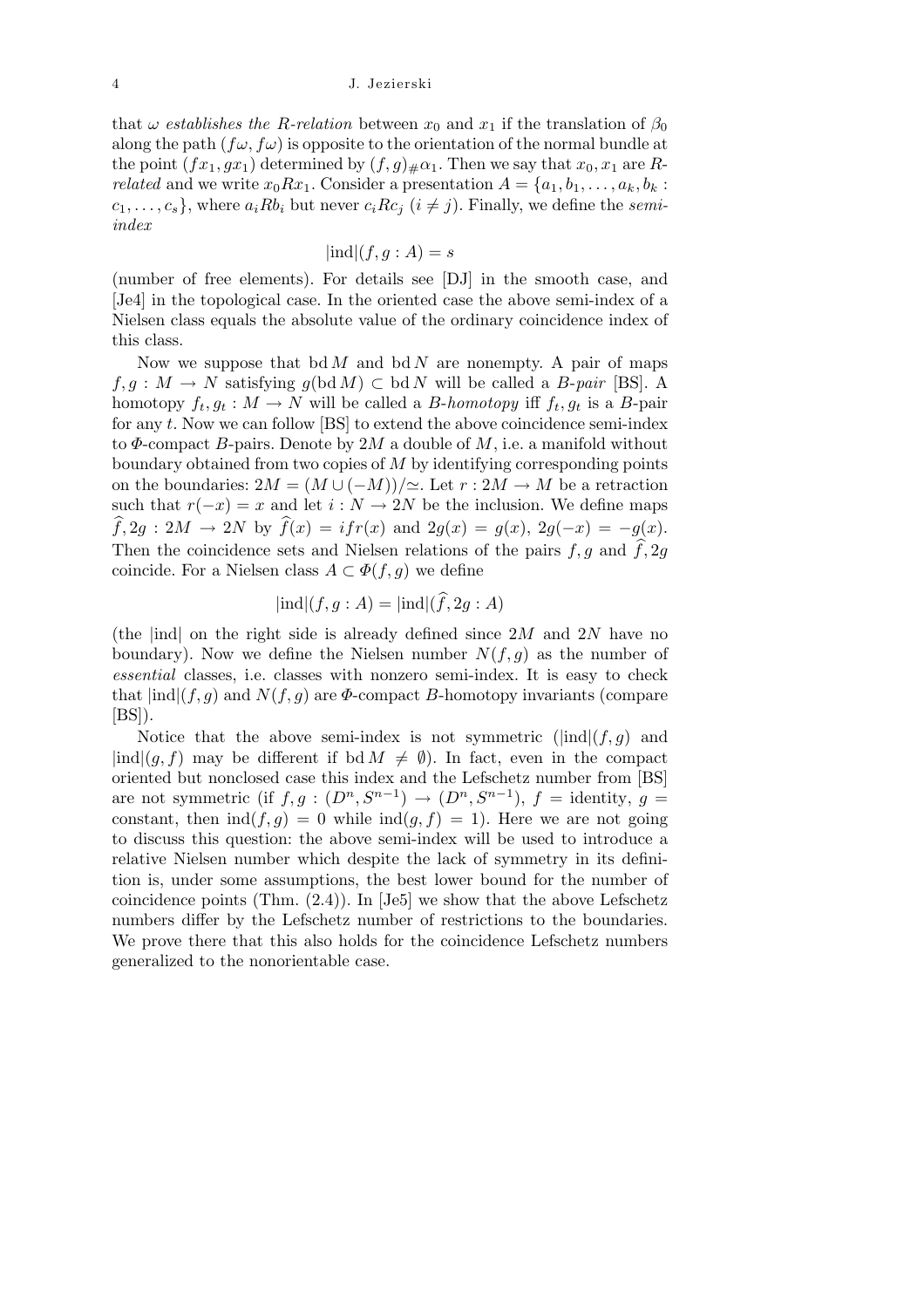Since the boundary of a connected manifold may be disconnected we have to generalize the definition of Reidemeister classes to the disconnected case. Consider a pair of maps  $f, g : M \to N$  and let  $M = \bigcup_{i \in I} M_i$  and  $N = \bigcup_{j \in J} N_j$  be the decompositions into connected components. Let  $I_0 =$  $\{i \in I : f(M_i) \text{ and } g(M_i) \text{ are contained in the same component of } N\}.$ For a fixed  $i \in I_0$  let  $j(i) \in J$  satisfy  $f(M_i) \cup g(M_i) \subset N_{j(i)}$  and let  $f_i, g_i: M_i \to N_{j(i)}$  denote the restrictions of *f* and *g* respectively. We define  $\nabla f, g_i : M_i \to N_j(i)$  denote the restrictions of *J*<br> $\nabla(f, g)$  to be the disjoint sum  $\bigcup_{i \in I_0} \nabla(f_i, g_i)$ .

Let  $\varPhi_{\rm e}'(f,g), \nabla_{\rm e}(f,g)$  denote the sets of essential Nielsen and Reidemester classes respectively. Notice that the natural inclusion  $\Phi'(f,g) \to \nabla(f,g)$ identifies  $\Phi_{\rm e}'(f,g)$  with  $\nabla_{\rm e}(f,g)$ .

Consider the following setting:

(2.0) *M* and *N* are connected topological *n*-manifolds (possibly with boundary), and  $M^0 \subset M$  and  $N^0 \subset N$  are fixed connected locally flat *k*-submanifolds (without boundary) such that either  $M^0 \subset$ int *M* and *N*<sup>0</sup> *⊂* int *N*, or *M*<sup>0</sup> *⊂* bd *M* and *N*<sup>0</sup> *⊂* bd *N*. Let *f, g* :  $M \to N$  be a  $\Phi$ -compact *B*-pair satisfying  $f(M^0) \cup g(M^0) \subset N^0$ .

It is also convenient to present the above setting as a commutative diagram

$$
M^0 \xrightarrow{f^0, g^0} N^0
$$
  
\n
$$
\downarrow \qquad \qquad M \xrightarrow{f,g} N
$$

where the vertical arrows denote inclusions.

(2.1) DEFINITION ([S2]). An essential Nielsen class  $A \subset \Phi(f, g)$  will be called *common essential* if it contains an essential class from  $\Phi(f^0, g^0)$ .

Denote by  $N_{\partial}(f, g)$  the number of common essential classes of the setting (2.0). Notice that

(2.2) 
$$
N_{\partial}(f,g) = \# \operatorname{im} \{ \Phi_{\mathbf{e}}'(f^0, g^0) \to \Phi_{\mathbf{e}}'(f,g) \} = \# \{ \nabla_{\mathbf{e}}(f,g) \cap \operatorname{im} (\nabla_{\mathbf{e}}(f^0, g^0) \to \nabla(f,g)) \},
$$

where the arrows denote the maps induced by the natural inclusions.

Now we define the *relative Nielsen number*  $N_{rel}(f, g)$  of the setting  $(2.0)$ to be

$$
N_{\rm rel}(f,g) = N(f,g) + N(f^0, g^0) - N_{\partial}(f,g)
$$

(we omit  $f^0, g^0$  not to complicate the symbol  $N_{rel}(f, g)$ ). By (2.2) it is clear that  $N_{\partial}(f, g)$  and hence also  $N_{rel}(f, g)$  are homotopy invariants with respect to  $\Phi$ -compact *B*-homotopies, i.e.  $F, G : M \times I \to N$  such that  $F(M^0 \times I) \cup$  $G(M^0 \times I) \subset N^0$ ,  $G(\text{bd } M \times I) \subset \text{bd } N$  and  $\Phi(F, G)$  is compact. We will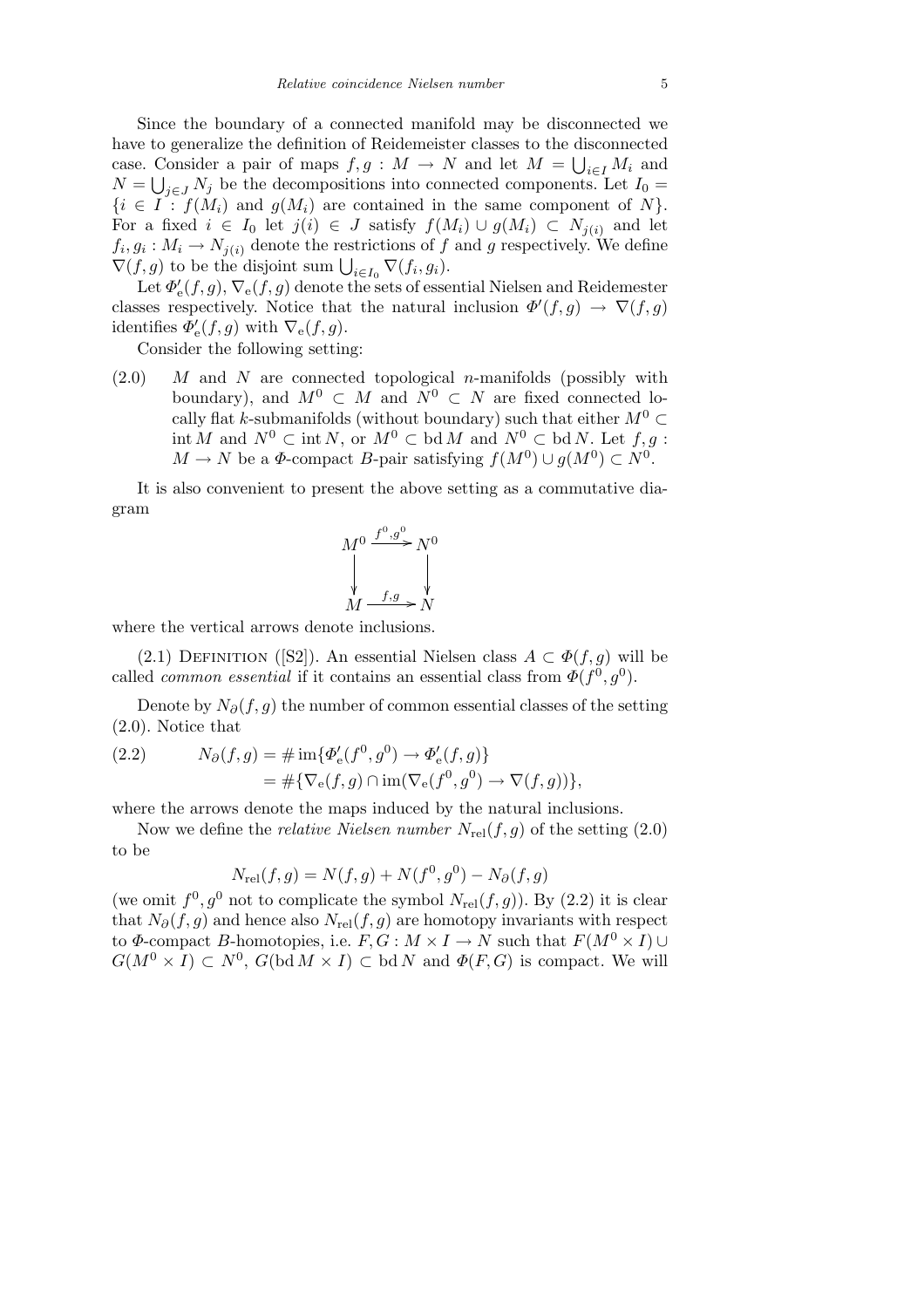call such homotopies *rel-admissible*. Now a standard modification of [S2, 3.1] gives

 $(2.3)$  THEOREM. *Any pair*  $f', g'$  *rel-admissibly homotopic to*  $f, g$  *has at least*  $N_{\text{rel}}(f, g)$  *coincidence points.* 

To get a converse, i.e. to find some conditions for  $N_{rel}(f, g)$  to be also the best lower bound for  $\#\Phi(f,g)$ , we again recall a definition from [S2, 5.1]. We say that a subspace  $X_0 \subset X$  can be *by-passed* iff  $X - X_0$  is connected and  $\pi_1(X - X_0) \to \pi_1 X$  is onto.

If we assume that *X* is a connected manifold and  $X_0$  a locally flat submanifold of  $X$ , then any of conditions

(a) *X*<sup>0</sup> *⊂* bd *X*,

(b) dim *X −* dim *X*<sup>0</sup> *≥* 2

implies  $X_0$  can be by-passed in  $X$ .

 $(2.4)$  THEOREM. Let  $f, g: M \rightarrow N$  *satisfy*  $(2.0)$ *, where* 

$$
\dim M^0 = \dim N^0 \ge 3
$$

and  $M^0$  (*resp.*  $N^0$ ) *can be by-passed in*  $M$  (*resp.*  $N$ )*. Then there is a pair rel-admissibly homotopic to*  $f, g$  *with exactly*  $N_{\text{rel}}(f, g)$  *coincidence points.* 

P r o o f. By applying the Whitney trick [Je4] to  $f^0, g^0$  (dim  $M^0 \geq 3$ ) and to  $f, g$  we may assume that  $\Phi(f^0, g^0)$  contains exactly  $N(f^0, g^0)$  coincidence points,  $\Phi(f, g)$  is finite, no two points in  $\Phi(f, g) - M^0$  are Nielsen related and the semi-index of any  $x \in \Phi(f, g)$  is nonzero. If  $M^0 \subset \text{int } M$  these homotopies may be chosen constant on the boundary and if  $M^0 \subset \text{bd } M$ we may require that during these homotopies  $f(\text{bd }M - M^0) \subset \text{int }N$  and  $g(\text{bd }M) \subset \text{bd }N$ . In both cases we get a *B*-homotopy.

It remains to show that if two points  $y \in \Phi(f, g) - M^0$  and  $x^0 \in \Phi(f^0, g^0)$ are Nielsen related then there is a rel-admissible homotopy *F, G* constant on  $M^0$  and in a neighbourhood of  $\Phi(f, g) - \{x^0, y\}$  from  $f, g$  to a pair  $\bar{f}, \bar{g}$ satisfying  $\Phi(\bar{f}, \bar{g}) = \Phi(f, g) - \{y\}.$ 

First, consider the case  $M^0 \subset \text{bd } M$ . The path establishing the Nielsen relation between  $x^0$  and  $y$  may be chosen a locally flat (hence flat) arc satisfying  $\omega(0,1] \subset \text{int } M$  and  $\omega(t) \notin \Phi(f,g)$  for  $0 < t < 1$ . Fix an open subset  $U \subset M$  homeomorphic to  $\mathbb{R}^{n-1} \times [0, \infty)$  such that under this homeomorphism  $\omega(t) = (0,t) \in \mathbb{R}^{n-1} \times [0,1], U \cap \text{bd } M \subset \mathbb{R}^{n-1} \times 0$  and  $U \cap \Phi(f, g) = \{x^0, y\}$ . On the other hand, we find a flat arc *τ* joining  $fx^0 = gx^0$  to  $fy = gy$  in *N* and homotopic to  $f\omega \simeq g\omega$ . We fix a euclidean neighbourhood  $V \simeq \mathbb{R}^{n-1} \times [0, \infty)$  of  $\tau \subset N$ .

We will show that there is a pair of *B*-homotopies *F, G* starting from *f, g*, constant outside *U* and satisfying  $F_1(\omega) \cup G_1(\omega) \subset V$ . Since  $f\omega$  and  $g\omega$  are fixed end point homotopic to  $\tau$ , there exist homotopies  $f_{|t}, g_{|t} : \omega[0,1] \to N$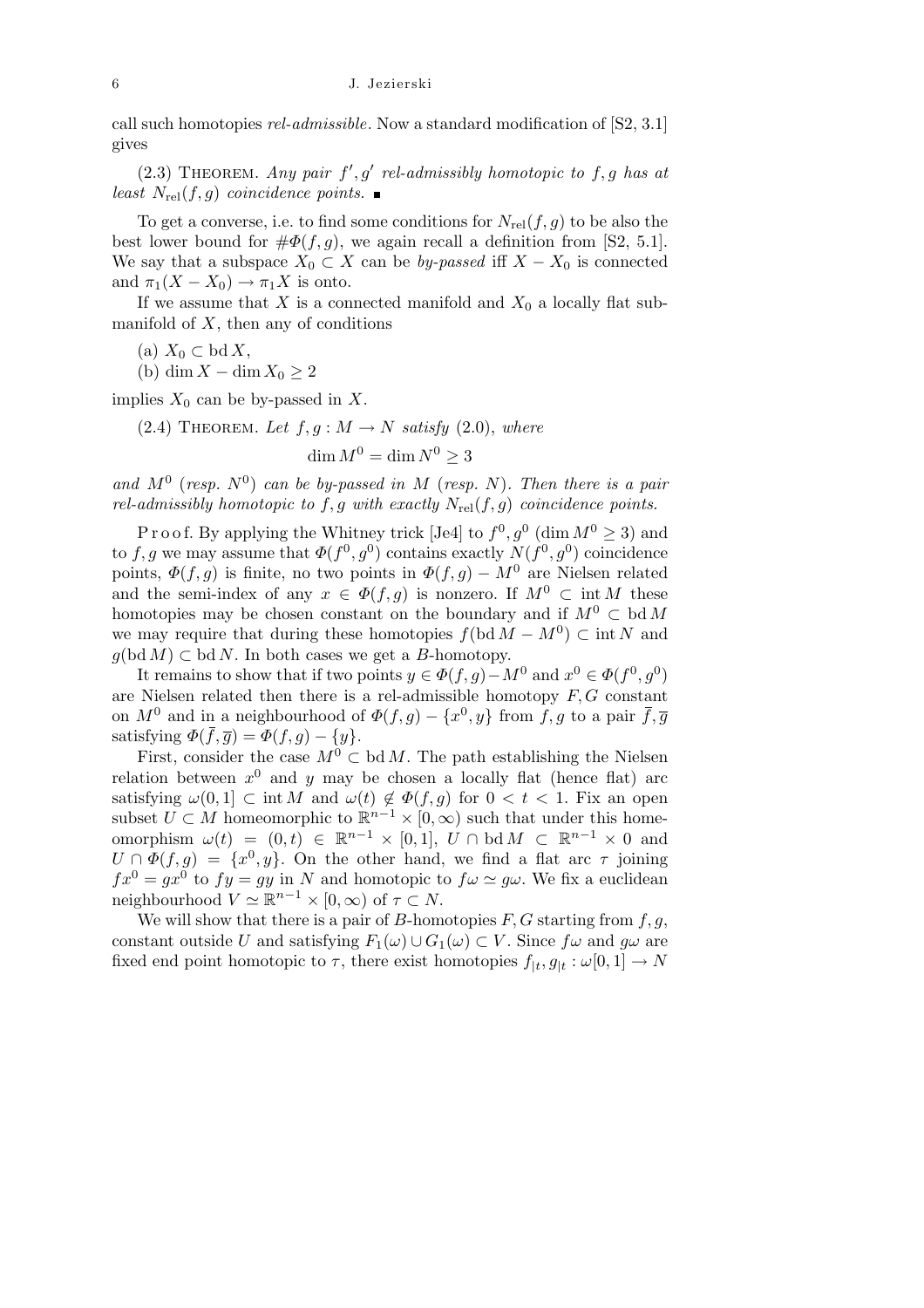from the restrictions of  $f$  and  $g$  to a pair of maps into  $V$ , constant on *ω*[0*, ε*] *∪ ω*[1 − *ε,* 1] for an *ε* > 0*.* Moreover, by the assumption dim  $N \ge 3$ we may assume that this pair of homotopies satisfies  $\Phi(f|_t, g|_t) = \{x^0, y\}$ for each *t*. Fix two closed balls  $K^0 = D \times [0, \varepsilon], K^1 = D \times [1 - \varepsilon, 1 + \varepsilon]$  in  $\mathbb{R}^{n+1} \times [0, \infty) = U \subset M$  (Figure 1). Define  $F' : M \times 0 \cup (K^0 \cup \omega[0, 1])$  $K^1$ ) × *I* → *N* by

$$
F'(x,t) = \begin{cases} f_{|t}(x) & \text{if } x \in \omega[\varepsilon, 1-\varepsilon], \\ f(x) & \text{otherwise.} \end{cases}
$$

Similarly we define  $G'$ .



Fix a retraction  $r : M \times [0,1] \to (M \times 0) \cup (K^0 \cup \omega[0,1] \cup K^1) \times [0,1]$ such that  $r(x,t) = (x,0)$  for *x* lying outside *U*,  $r(\text{bd } M \times [0,1]) \subset \text{bd } M$  and  $r^{-1}(\lbrace x^0, y \rbrace \times [0, 1]) = \lbrace x^0, y \rbrace \times [0, 1]$ . We put  $F = F'r$ ,  $G = G'r$  and we notice that  $\Phi(F_1, G_1) = \Phi(f, g)$ .

Now  $F_1$  and  $G_1$  send  $\omega[0,1]$  into *V*, hence  $F_1(U_1) \cup G_1(U_1) \subset V$  for some neighbourhood  $U_1$  of  $\omega[0,1]$  in  $U$ . We fix another euclidean neighbourhood  $U_2 \subset U_1$  so that  $\omega(0,1] \subset U_2 \subset U_1 - M^0$  and any point  $x \in \text{cl } U_2 - x^0$  is uniquely written as  $x = tx^0 + (1 - t)x_1$ , where  $x_1 \in (bd U_2) - x^0$ .



Finally, we put

$$
\bar{f}(x) = \begin{cases} tF_1(x^0) + (1-t)F_1(x_1) & \text{for } x = tx^0 + (1-t)x_1 \in \text{cl } U_2, \\ F_1(x) & \text{otherwise,} \end{cases}
$$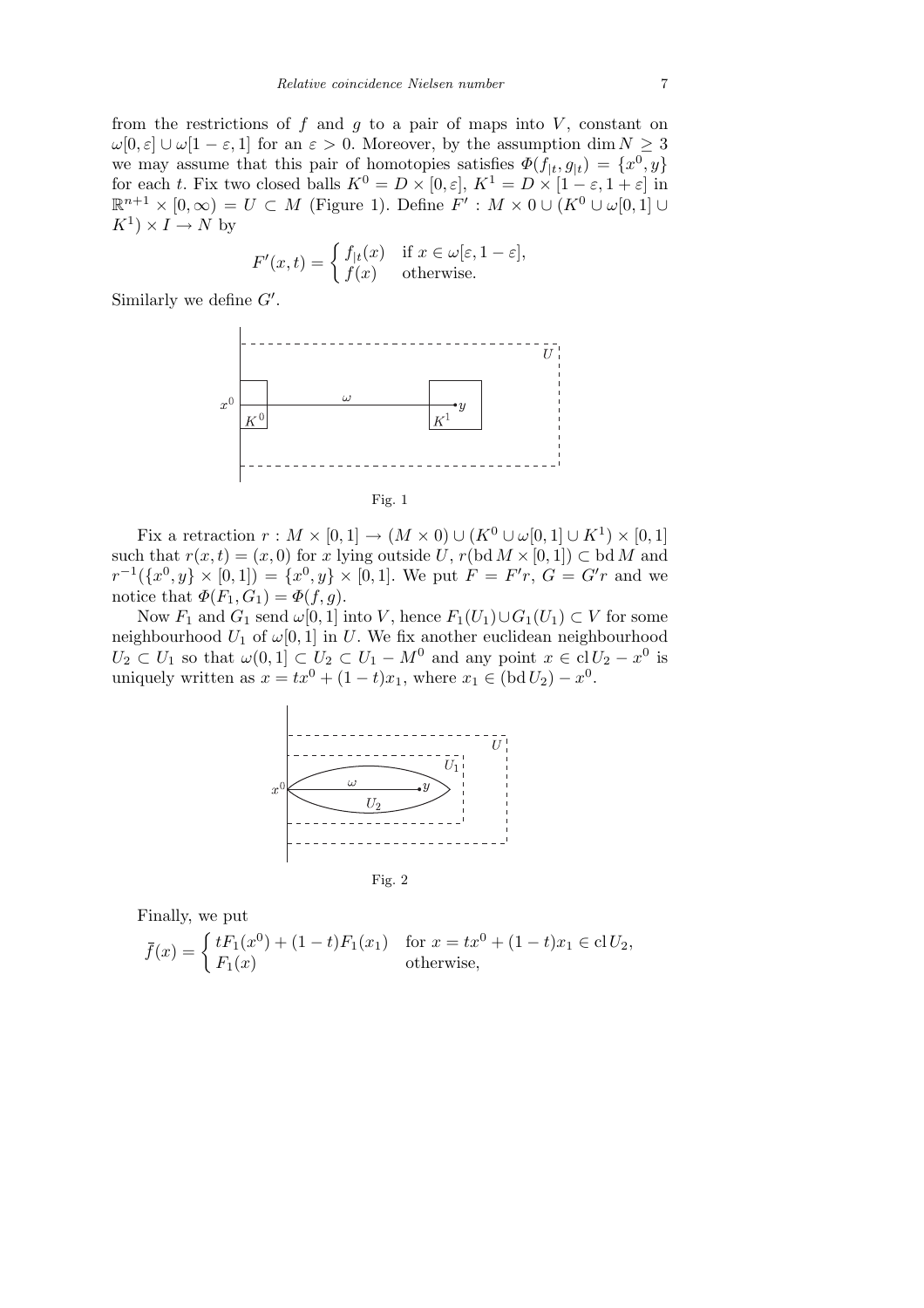## 8 J. Jezierski

and

$$
\overline{g}(x) = \begin{cases} tG_1(x^0) + (1-t)G_1(x_1) & \text{for } x = tx^0 + (1-t)x_1 \in \text{cl } U_2, \\ G_1(x) & \text{otherwise.} \end{cases}
$$

Now  $\bar{f}, \bar{g}$  is homotopic to  $F_1, G_1$  (by segments) rel  $(M - U_2)$ , hence  $\Phi(\bar{f}, \bar{g}) = \Phi(F_1, G_1) - \{y\}.$ 

Now assume that  $x^0 \in \text{int } M$ . Then we proceed as above taking as  $U \subset M$ a subset homeomorphic to  $\mathbb{R}^n$   $(x^0, y$  correspond to  $(0,0), (0,1) \in \mathbb{R}^n \times \mathbb{R}$ ) and  $K_0 = D \times [-\varepsilon, \varepsilon].$ 

**3. The relative Nielsen number and coverings.** Let  $f, g: M \rightarrow N$ be a pair satisfying (2.0). Let  $p_M : \overline{M} \to M$  and  $p_N : N \to N$  be coverings corresponding to normal subgroups  $H \subset \pi_1 M$  and  $H' \subset \pi_1 N$ . We assume that  $f_{\#}$  and  $g_{\#}$  send *H* into *H'*. Then *f* and *g* admit lifts

(3.1) 
$$
\widetilde{M} \xrightarrow{f, \widetilde{g}} \widetilde{N}
$$
\n
$$
p_M \downarrow \qquad p_N
$$
\n
$$
M \xrightarrow{f, g} N
$$

Let

$$
p_M^{-1}(M^0) \xrightarrow{\tilde{f}^0, \tilde{g}^0} p^{-1}(N^0)
$$
  
\n
$$
p_M
$$
  
\n
$$
M^0 \xrightarrow{f^0, g^0} N^0
$$
  
\n
$$
N^0
$$

denote the restriction of the above diagram over  $M^0$  and  $N^0$ . Let  $i_M : M^0 \to$  $M, \widetilde{i}_M : p_M^{-1}(M^0) \to \widetilde{M}, i_N : N^0 \to \widetilde{N}$  and  $\widetilde{i}_N : p_N^{-1}(N^0) \to \widetilde{N}$  denote the inclusions, and  $\nabla i = \nabla(i_M, i_N) : \nabla(f^0, g^0) \to \nabla(f, g)$  and  $\nabla \tilde{i} = \nabla(\tilde{i}_M, \tilde{i}_N)$ :  $\nabla(\widetilde{f}^0, \widetilde{g}^0) \rightarrow \nabla(\widetilde{f}, \widetilde{g})$  the induced maps of Reidemeister classes.

(3.2) Lemma. *Under the above notations*:

(i)  $\Phi(f,g) = \bigcup p_M \Phi(\tilde{f}, \tilde{g})$ , where the summation runs over  $(\tilde{f}, \tilde{g}) \in$  $\text{lift}_{H'}(f,q)$ .

(ii) If for two pairs  $(\tilde{f}, \tilde{g}), (\tilde{f}', \tilde{g}') \in \text{lift}(f, g)$  we have  $p_M \Phi(\tilde{f}, \tilde{g}) \cap$  $p_M\Phi(\tilde{f}',\tilde{g}') \neq \emptyset$  then  $(\tilde{f}',\tilde{g}') = \beta(\tilde{f},\tilde{g})\alpha$  for some  $\alpha \in \pi_M$  and  $\beta \in \pi_N$ , and hence the considered pairs belong to the same orbit in  $\text{lift}'(f, g)$ . Then  $p_M\Phi(\tilde{f},\tilde{g}) = p_M\Phi(\tilde{f}',\tilde{g}')$ , hence  $\Phi(f,g) = \bigcup p_M\Phi(\tilde{f},\tilde{g})$  is a disjoint sum *if in the summation we take one representative*  $(f, \tilde{g})$  *from each orbit in*  $\text{lift}'_{H'}(f,g)$ .

(iii) Let  $\widetilde{A} \subset \Phi(\widetilde{f}, \widetilde{g})$  and  $A \subset \Phi(f, g)$  be Nielsen classes such that neither  $A \subset \Phi(f, g)$  *nor*  $A \cap M^0 \subset \Phi(f^0, g^0)$  *is defective and*  $p_M \widetilde{A} = A$ *. Then A*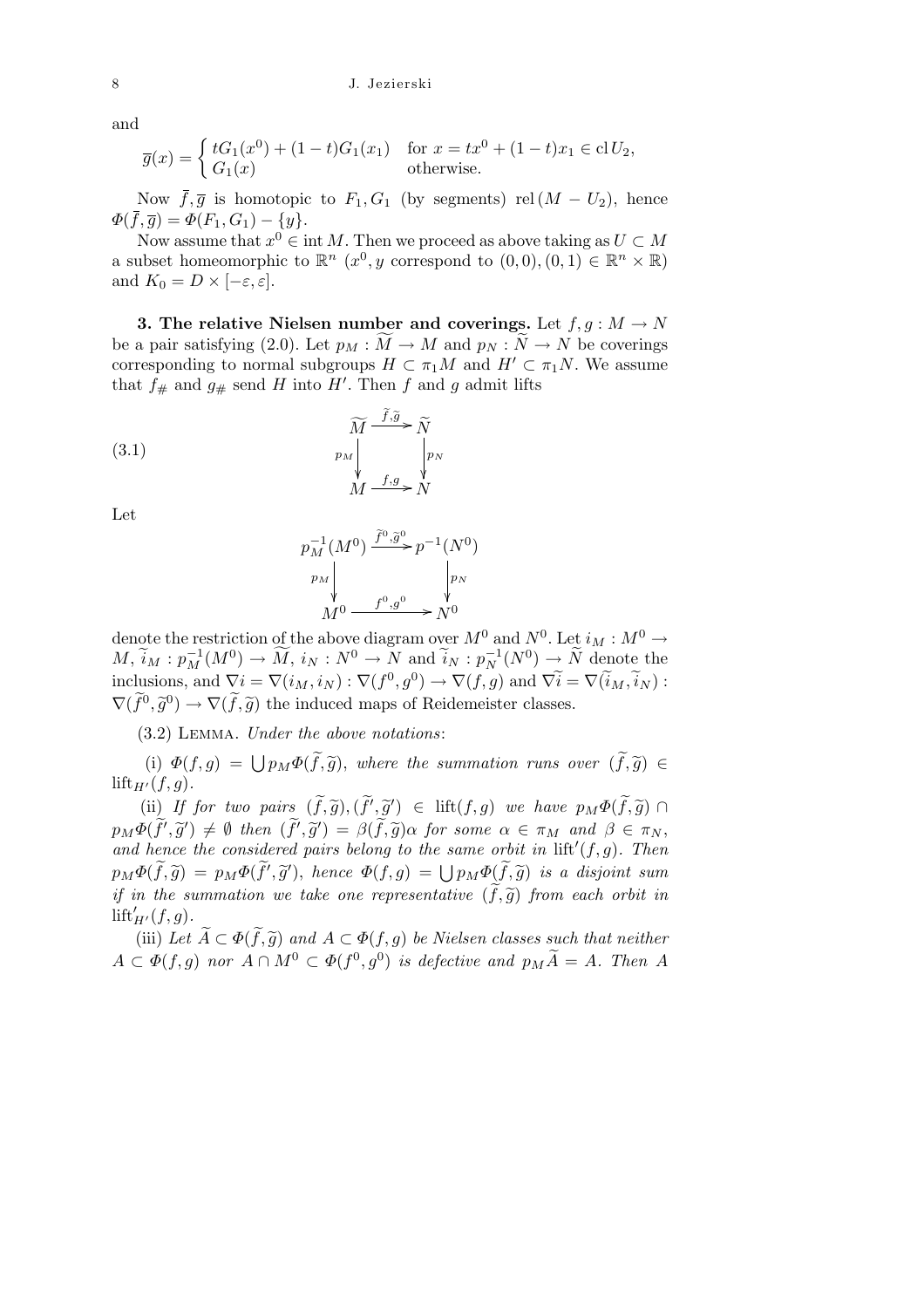*is a common essential Nielsen class for*  $f, g$  *iff*  $\tilde{A}$  *is common essential for*  $\tilde{f}, \tilde{g}$ . (For the definition of defective classes see [Je2].)

P r o o f. (i) and (ii) are easy to check. We prove (iii). First, we notice that

- (1) if  $\widetilde{A}$  is a Nielsen class of  $\widetilde{f}, \widetilde{g}$  then  $p_M \widetilde{A}$  is a Nielsen class of  $f, g$ ,
- (2) if  $\widetilde{A}$  is essential then  $p_M\widetilde{A}$  is also essential,

(3) if *A* is a nondefective class of *f*, *g* then either  $p_M^{-1}A \cap \Phi(\tilde{f}, \tilde{g})$  is empty or it is a sum of  $m_A$  Nielsen classes of  $\tilde{f}, \tilde{g}$  of semi-index  $r_A$  |ind|(f, g : A) each, where  $m_A$  and  $r_A$  are the natural numbers defined in [Je3, 2.2, 2.3]. In particular,  $A$  nondefective essential implies  $\tilde{A}$  essential.

Suppose  $\widetilde{A} \subset \Phi(\widetilde{f}, \widetilde{g})$  is common essential. Then  $\widetilde{A}$  contains an essential class  $\widetilde{A}^0 \subset \Phi(\widetilde{f}^0, \widetilde{g}^0)$  and (2) implies  $p_M \widetilde{A}^0 \subset p_M \widetilde{A} = A$  is essential, hence *A* is common essential.

Now let  $A \subset \Phi(f, g)$  be common essential. Let  $A^0 \subset \Phi(f^0, g^0)$  be an essential class contained in *A*. Now  $p^{-1}A^0 \cap \widetilde{A} \neq \emptyset$ ; denote by  $\widetilde{M}'$  a component of  $p_M^{-1}M^0$  such that  $\widetilde{M}' \cap p^{-1}A^0 \cap \widetilde{A} \neq \emptyset$  and let  $\widetilde{N}'$  be the component of  $p_N^{-1}N^0$  containing  $\widetilde{f}\widetilde{M}$ <sup>*'*</sup>  $\cup \widetilde{g}\widetilde{M}$ <sup>*'*</sup>. Consider the diagram



Since the covering spaces in this diagram are connected, (3) implies  $p_M^{-1}A^0 \cap$  $\widetilde{M}'$  is a disjoint sum of essential classes of  $\widetilde{f}^0$ ,  $\widetilde{g}^0$ . But, as we have noticed,  $\widetilde{M}' \cap p_M^{-1}A^0 \cap \widetilde{A} \neq \emptyset$ , hence some of these classes are contained in  $\widetilde{A}$ . Thus  $\widetilde{A}$  is common essential.

By [Je3] any essential class  $A \subset \Phi(f, g)$  is covered by  $m_A$  essential classes from  $\Phi(\tilde{f}, \tilde{g})$  for some lifts  $\tilde{f}, \tilde{g}$  and by the above proof if *A* is common essential then all the above classes from  $\Phi(\tilde{f}, \tilde{g})$  are common essential, provided no class involved is defective. Thus we obtain

 $(3.3)$  COROLLARY. If no Nielsen class of f, g or of  $f^0$ ,  $g^0$  is defective *then*

$$
\sum_{\widetilde{f},\widetilde{g}} N(\widetilde{f},\widetilde{g}) = \sum_{A} m_A,
$$

*where in the summation on the left we take one pair from each Reidemeister class in*  $\mathrm{lift}_{H'}(f,g)$  *and on the right A runs over all the essential classes*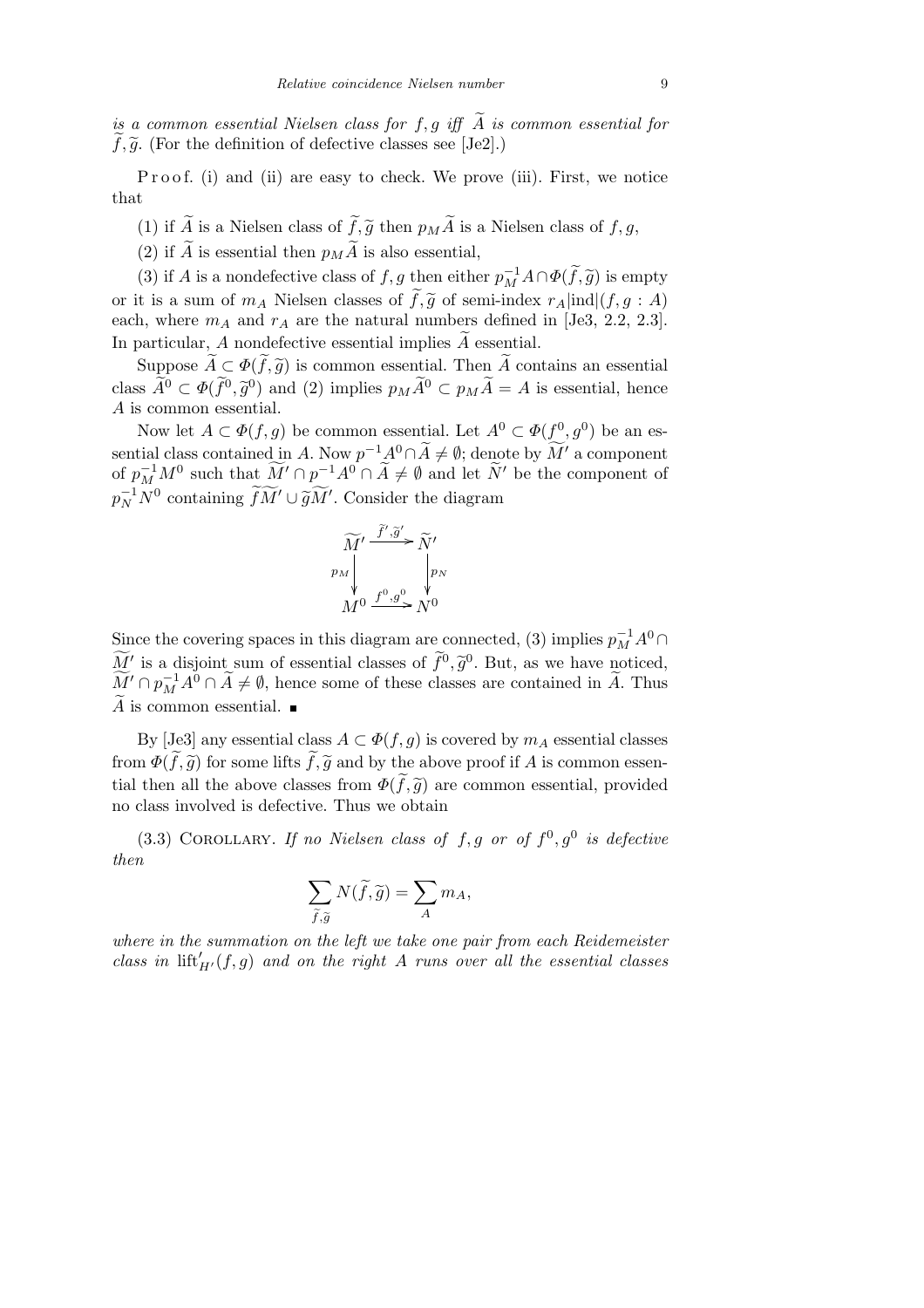*from*  $\Phi(f, g)$ ; *moreover*,

$$
\sum_{\widetilde{f},\widetilde{g}} N_{\partial}(\widetilde{f},\widetilde{g}) = \sum_{A} m_A,
$$

*where the summation on the left is as above*, *while on the right A runs over all the common essential classes in*  $\Phi(f, g)$ *.* 

*If*  $m_A = m$  *does not depend on the class*  $A \in \Phi(f, g)$  *then* 

$$
\sum_{\widetilde{f},\widetilde{g}} N(\widetilde{f},\widetilde{g}) = m N(f,g), \qquad \sum_{\widetilde{f},\widetilde{g}} N_{\partial}(\widetilde{f},\widetilde{g}) = m N_{\partial}(f,g),
$$

*and hence*

$$
N(f,g) = (1/m) \sum_{\tilde{f}, \tilde{g}} N(\tilde{f}, \tilde{g}), \qquad N_{\partial}(f,g) = (1/m) \sum_{\tilde{f}, \tilde{g}} N_{\partial}(\tilde{f}, \tilde{g})
$$

(*in all the above sums we take one representative from each class in*  $\text{lift}'(f, g)$ ).  $\overline{ }$ 

*If*, *moreover*,  $N(f^0, g^0) = (1/m)$  $\widetilde{f}_{\cdot,\widetilde{g}}\,N(\widetilde{f}^0,\widetilde{g}^0)$  then we get a similar *formula for the relative Nielsen numbers*:

$$
N_{\mathrm{rel}}(f,g) = (1/m) \sum_{\widetilde{f}, \widetilde{g}} N_{\mathrm{rel}}(\widetilde{f}, \widetilde{g}).
$$

The last assumption is satisfied if for example the natural homomorphisms  $\pi_1 M^0 \to (\pi_1 M)/H$  and  $\pi_1 N^0 \to (\pi_1 N)/H'$  are epi and  $f_{\#}h = g_{\#}h$ for any  $h \in H$ .

**4. Computations.** Suppose we are given two-fold coverings  $p_M : \widetilde{M} \to$ *M* and  $p_N : N \to N$ . Then their cones  $C_M$  and  $C_N$  are manifolds with boundaries  $\tilde{M}$  and  $\tilde{N}$  respectively. In this section we will give formulae for the relative Nielsen number of  $f, g : C_M \to C_N$  preserving boundaries; more exactly, we will express  $N_{rel}(f, g)$  by the ordinary Nielsen numbers of suitable maps  $\widetilde{M} \to \widetilde{N}$ . In a special case  $p_N : \widetilde{N} = S^n \to \mathbb{R}P^n = N$ ,  $C_N = \mathbb{R}P^{n+1}$ *-* disk we may combine this result with Section 3 of [Je3], where a method of computing the (ordinary) Nielsen number of any pair of maps into  $\mathbb{R}P^n$  and  $S^n$  is given, to get an algorithm for the relative Nielsen number of a pair of maps  $C_M \to \mathbb{R}P^{n+1} - D^{n+1}$  sending boundary into boundary. By analogy with [Je3] one may regard maps into the pair  $(\mathbb{R}P^{n+1} - D^{n+1}, S^n)$  as the simplest nontrivial case in the relative Nielsen theory since  $\pi_1(\mathbb{R}P^{n+1} - D^{n+1}) = \mathbb{Z}_2$  and  $\pi_1 S^n = 0$  ( $n \ge 2$ ).

Let  $p_M : M \to M$  be a two-fold covering of a connected *n*-manifold (without boundary) and let  $\rho_M$  be the corresponding involution of M. Then the cone of the above covering  $C_M = (M \times [0,1])/\simeq ((\tilde{x},0) \simeq (\rho_M(\tilde{x}),0))$  is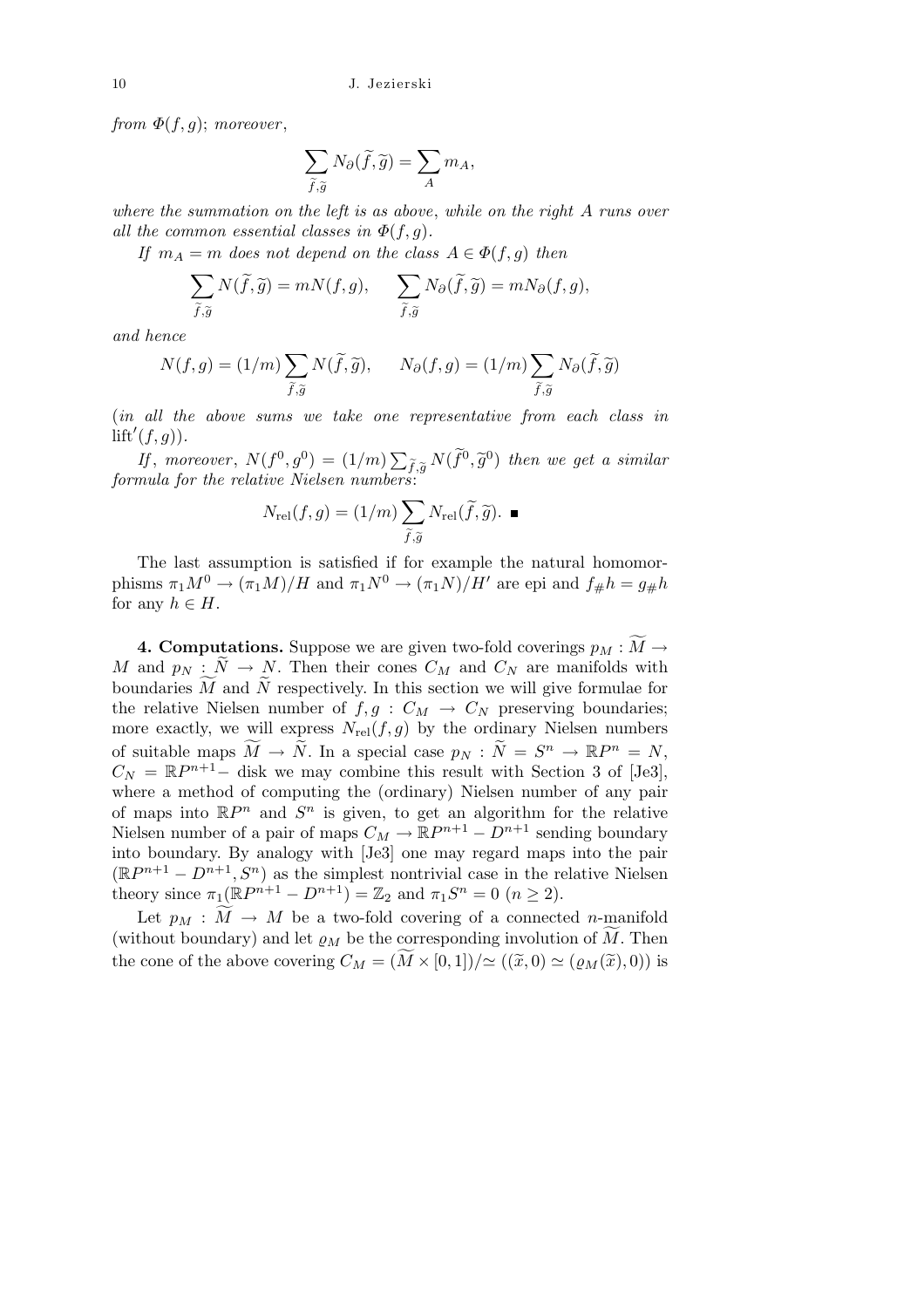an  $(n+1)$ -manifold with the boundary  $C_M^0 = \widetilde{M} \times 1$ . Let  $\widetilde{C}_M = \widetilde{M} \times [-1, 1]$ . Then the map  $\overline{p}_M : \widetilde{C}_M \to C_M$  given by

$$
\overline{p}_M(\widetilde{x}, t) = \begin{cases} [\widetilde{x}, t] & \text{for } t \ge 0, \\ [\varrho_M(\widetilde{x}), -t] & \text{for } t \le 0, \end{cases}
$$

is also a two-fold covering and  $\overline{\varrho}_M(\widetilde{x}, t) = (\varrho_M \widetilde{x}, -t)$  is the corresponding involution.

Let  $p_N : N \to N$  be another two-fold covering. We will consider a pair of maps  $f, g: C_M \to C_N$  sending boundary into boundary, i.e.  $f(C_M^0) \cup$  $g(C_M^0) \subset C_N^0$ , and we will try to find the relative Nielsen number of such a pair (Thm. (4.5)). We start by classifying such maps.

 $(4.1)$  LEMMA. For any map  $f : (C_M, C_M^0) \rightarrow (C_N, C_N^0)$  there exists a  $map \ \widetilde{\phi}: \widetilde{M} \rightarrow \widetilde{N}$  such that  $\widetilde{\phi}\varrho_M = \varrho_N \widetilde{\phi}$  and f is homotopic rel. boundary *either to*  $f'[\tilde{x}, t] = [\tilde{\phi}(\tilde{x}), t]$  *or to*  $f''[\tilde{x}, t] = [\tilde{\phi}(\tilde{x}), 1]$ *.* 

P r o o f. First we show that f admits a lift  $\tilde{f}$ :

$$
\widetilde{C}_M - \frac{\widetilde{f}}{\widetilde{p}_M} > \widetilde{C}_N
$$
\n
$$
\overline{p}_M \downarrow \qquad \qquad \downarrow \overline{p}_N
$$
\n
$$
C_M \xrightarrow{f} C_N
$$

Such a lift exists iff  $(f\bar{p}_M)_\#(\pi_1\tilde{C}_M) \subset \bar{p}_{N\#}(\pi_1\tilde{C}_N)$ . But we notice that  $\overline{p}_{M\#}(\pi_1 \widetilde{C}_M) = i_{M\#}(\pi_1 C_M^0)$ , where  $i_M : C_M^0 \to C_M$  denotes the inclusion of the boundary, and similarly  $\bar{p}_{N\#}(\pi_1 \tilde{C}_N) = i_{N\#}(\pi_1 C_N^0)$ . Now

$$
\begin{aligned} (f\overline{p}_M)_\#(\pi_1\widetilde{C}_M) &= (f i_M)_\#(\pi_1 C_M^0) \\ &= (i_N f)_\#(\pi_1 C_M^0) \subset i_N \#(\pi_1 C_N^0) = \overline{p}_{N\#}(\pi_1 \widetilde{C}_N). \end{aligned}
$$

Since the covering  $p_N$  is two-fold, any lift  $\tilde{f}$  satisfies either  $\tilde{f} \overline{p}_M = \overline{\varrho}_N \tilde{f}$ or  $\widetilde{f}_{\overline{Q}_M} = \widetilde{f}$ . In the first case we call  $\widetilde{f}$  *odd* and in the second *even*. We notice that the following three conditions are equivalent:

(a)  $\widetilde{f}$  is odd.

(b) The map  $\pi_1 C_M / \text{im } p_{M#} \to \pi_1 C / \text{im } p_{N#}$  induced by f is nonzero.

 $\widetilde{C}_{M}^{0} = (\widetilde{M} \times 1) \cup (\widetilde{M} \times (-1))$ into distinct components of  $\widetilde{C}_N^0 = (\widetilde{N} \times 1) \cup (\widetilde{N} \times (-1)).$ 

Similarly

- (a')  $\widetilde{f}$  is even.
- (b<sup>'</sup>) The induced homotopy map is zero.

(c')  $\tilde{f}$  carries both components of  $\tilde{C}_{M}^{0}$  into the same component of  $\tilde{C}_{N}^{0}$ .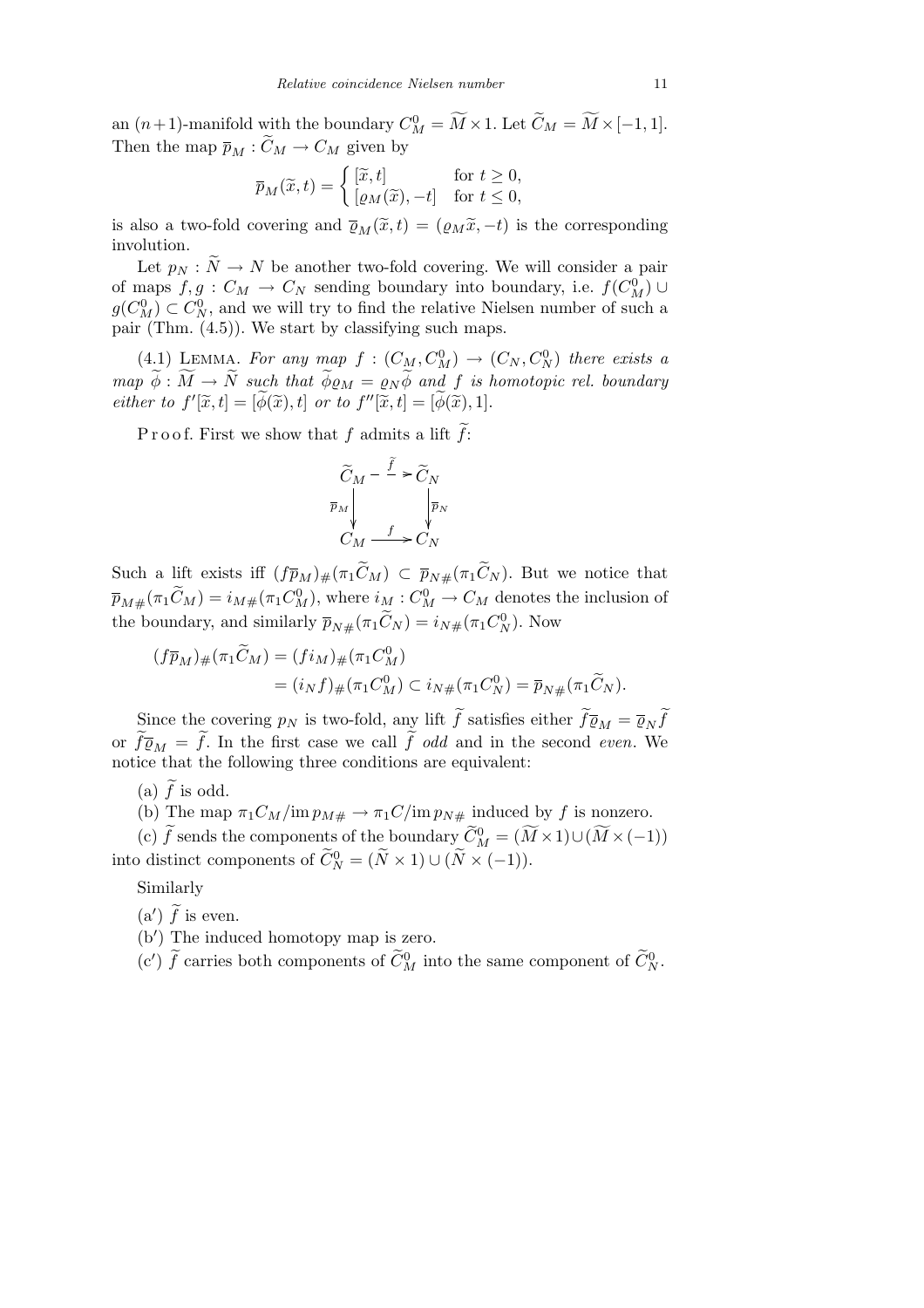Without loss of generality we may assume that  $\widetilde{f}: \widetilde{C}_M = \widetilde{M} \times [-1,1] \rightarrow$  $\widetilde{C}_N = \widetilde{N} \times [-1,1], \ \widetilde{f}(\widetilde{x},t) = (\widetilde{f}_1(\widetilde{x},t), \widetilde{f}_2(\widetilde{x},t)), \text{ sends } \widetilde{M} \times 1 \text{ into } \widetilde{N} \times 1.$ Assume, moreover, that  $\widetilde{f}$  is odd. Define a homotopy  $\widetilde{H}_s : \widetilde{C}_M \to \widetilde{C}_N$  by

$$
\widetilde{H}_s(\widetilde{x},t) = (\widetilde{f}_1(\widetilde{x},t(1-s)),(1-s)\widetilde{f}_2(\widetilde{x},t) + ts).
$$

Since  $\widetilde{H}_s \widetilde{\varrho}_M = \widetilde{\varrho}_N \widetilde{H}_s$ ,  $\widetilde{H}_s$  defines a (boundary preserving) homotopy  $H_s$ :  $C_M \rightarrow C_N$  from  $H_0 = f$  to the map  $H_1[\tilde{x}, t] = [\tilde{\phi}(\tilde{x}), t]$ , where  $\tilde{\phi}(\tilde{x}) =$  $\widetilde{f}_1(\widetilde{x}, 0)$ .

Now assume that  $\tilde{f}$  is even. Define

$$
\widetilde{H}_s(\widetilde{x},t) = (\widetilde{f}_1(\widetilde{x},t(1-s)),(1-s)\widetilde{f}_2(\widetilde{x},t) + s).
$$

Then  $\widetilde{H}_s \widetilde{\varrho}_M = \widetilde{H}_s$  and hence  $\widetilde{H}_s$  defines a (boundary preserving) homotopy from *f* to the map  $H_1[\tilde{x}, t] = [\tilde{\phi}(\tilde{x}), 1]$ , where  $\tilde{\phi}(\tilde{x}) = \tilde{f}_1(\tilde{x}, 0)$ .

Notice that if  $\widetilde{\phi}, \widetilde{\psi} : \widetilde{M} \to \widetilde{N}$  are maps from the above lemma corresponding to  $f, g: C_M \to C_N$ , then identifying  $C_M^0, C_N^0$  with  $\widetilde{M}, \widetilde{N}$  we get  $N(f^0, g^0) = N(\widetilde{\phi}, \widetilde{\psi}).$ 

(4.2) Lemma. *There is a natural bijection of Reidemeister classes*  $\nabla(f_0, g_0) \rightarrow \nabla(f_1, g_1)$  *preserving semi-index and defective classes provided one of the following assumptions is satisfied*:

(a) *The diagram*

$$
M_0 \xrightarrow{f_0, g_0} N_0
$$
  
\n
$$
\downarrow \qquad \qquad \downarrow
$$
  
\n
$$
M_1 \xrightarrow{f_1, g_1} N_1
$$

*is commutative and the vertical lines are homeomorphisms.*

(b) *The pairs*  $(f_0, g_0)$ ,  $(f_1, g_1)$  :  $M \rightarrow N$  *are B*-homotopic.

(c) *The above diagram is commutative*, *the vertical lines are inclusions*,  $\dim M_i = \dim N_i$   $(i = 0, 1)$  and  $f(M_1) \subset N_0$ . Moreover,  $M_0 \subset M_1$  and  $N_0 \subset N_1$  *admit normal bundles*  $\nu$  *and*  $\nu'$  *such that the restriction*  $g: \nu \to \nu'$ *is homeomorphic on fibres and any path establishing the Nielsen relation between two coincidence points of*  $f_1, g_1$  *can be deformed into*  $M_0$ *.* 

P r o o f. (a), (b) are evident. To prove (c) we notice that the last assumption implies that the map induced on the Nielsen classes is a bijection while the normal bundles give the equality of semi-indices.  $\blacksquare$ 

Consider again a pair of maps  $f, g: C_M \to C_N$  sending boundary into boundary and let  $\tilde{f}, \tilde{g} : \tilde{C}_M \to \tilde{C}_N$  be their lifts sending  $\widetilde{M} \times 1$  into  $\widetilde{N} \times 1$ . We consider several cases.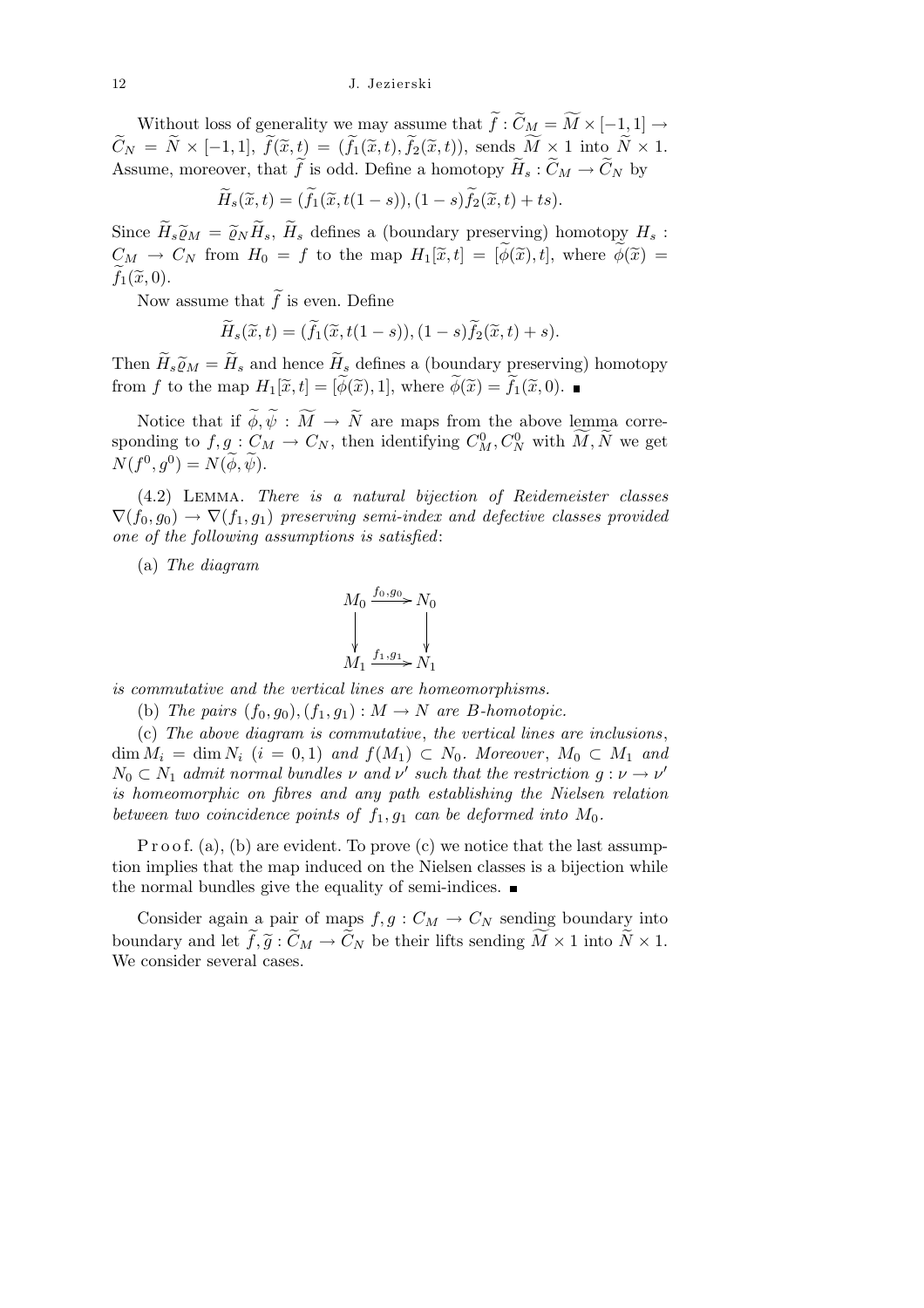(a)  $\tilde{g}$  *is even*. By (4.1) we may assume that the image of *g* is contained in  $\widetilde{N} \times 1$ . Composing *f* with a homotopy shifting  $\widetilde{N} \times 1$  inside  $C_N$  we get  $\Phi(f,g) = \emptyset$ , hence  $N(f,g) = 0$ . Thus  $N_{\partial}(f,g) = 0$ , hence  $N_{\text{rel}}(f,g) =$  $N(f^0, g^0) = N(\widetilde{\phi}, \widetilde{\psi}).$ 

(b)  $\tilde{f}$  *is even,*  $\tilde{g}$  *is odd.* By (4.1) we may assume that  $f[\tilde{x}, t] = [\tilde{\phi}(\tilde{x}), 1]$ and  $g[\tilde{x}, t] = [\psi(\tilde{x}), t]$ . We notice that the pairs  $(f^0, g^0)$  and  $(f, g)$  satisfy the assumptions of  $(4.2)(c)$ . In fact, one needs only prove the last assumption. Fix a path  $\omega$  in  $C_M$  joining two coincidence points of  $f^1, g^1$  and such that  $f\omega$ is homotopic to  $g\omega$  in  $C_N$ . We prove that  $\omega$  is homotopic to a path in  $C_M^0$ .

Suppose the contrary. Then for a lift  $\tilde{\omega}$  satisfying  $\tilde{\omega}(0) \in \widetilde{M} \times 1$ , we have  $\widetilde{\omega}(1) \in \widetilde{M} \times \{-1\}$ . Let  $\widetilde{f}, \widetilde{g}$  be lifts of  $f, g$  sending  $\widetilde{M} \times 1$  into  $\widetilde{N} \times 1$ . Then  $\widetilde{f}\widetilde{\omega}(0), \widetilde{g}\widetilde{\omega}(0)$  and  $\widetilde{f}\widetilde{\omega}(1)$  belong to  $\widetilde{N} \times 1$  ( $\widetilde{f}$  is even) while  $\widetilde{g}\widetilde{\omega}(1) \in \widetilde{N} \times \{-1\}$ (*g* is odd). Thus  $f\omega$  is not homotopic to  $g\omega$  (in  $C_N$ ), which contradicts the assumption.

Now  $(4.2)(c)$  gives  $N(f, g) = N(f^0, g^0)$ , hence  $N_{rel}(f, g) = N(f^0, g^0)$  $N(\phi, \psi)$ .

(c)  $\tilde{f}$  and  $\tilde{g}$  are odd. We show that  $N_{\partial}(f,g)$  is the number of essential classes of  $\Phi(\phi, \psi)$  which are images of essential classes of  $\Phi(\phi, \psi)$  in the diagram

(4.3) 
$$
\widetilde{M} \xrightarrow{\widetilde{\phi}, \widetilde{\psi}} \widetilde{N}   
\n p_M \downarrow \qquad \downarrow \qquad \downarrow \qquad \downarrow \qquad \downarrow \qquad \downarrow \qquad \downarrow \qquad \downarrow \qquad \downarrow \qquad \downarrow \qquad \downarrow \qquad \downarrow \qquad \downarrow \qquad \downarrow \qquad \downarrow \qquad \downarrow \qquad \downarrow \qquad \downarrow \qquad \downarrow \qquad \downarrow \qquad \downarrow \qquad \downarrow \qquad \downarrow \qquad \downarrow \qquad \downarrow \qquad \downarrow \qquad \downarrow \qquad \downarrow \qquad \downarrow \qquad \downarrow \qquad \downarrow \qquad \downarrow \qquad \downarrow \qquad \downarrow \qquad \downarrow \qquad \downarrow \qquad \downarrow \qquad \downarrow \qquad \downarrow \qquad \downarrow \qquad \downarrow \qquad \downarrow \qquad \downarrow \qquad \downarrow \qquad \downarrow \qquad \downarrow \qquad \downarrow \qquad \downarrow \qquad \downarrow \qquad \downarrow \qquad \downarrow \qquad \downarrow \qquad \downarrow \qquad \downarrow \qquad \downarrow \qquad \downarrow \qquad \downarrow \qquad \downarrow \qquad \downarrow \qquad \downarrow \qquad \downarrow \qquad \downarrow \qquad \downarrow \qquad \downarrow \qquad \downarrow \qquad \downarrow \qquad \downarrow \qquad \downarrow \qquad \downarrow \qquad \downarrow \qquad \downarrow \qquad \downarrow \qquad \downarrow \qquad \downarrow \qquad \downarrow \qquad \downarrow \qquad \downarrow \qquad \downarrow \qquad \downarrow \qquad \downarrow \qquad \downarrow \qquad \downarrow \qquad \downarrow \qquad \downarrow \qquad \downarrow \qquad \downarrow \qquad \downarrow \qquad \downarrow \qquad \downarrow \qquad \downarrow \qquad \downarrow \qquad \downarrow \qquad \downarrow \qquad \downarrow \qquad \downarrow \qquad \downarrow \qquad \downarrow \qquad \downarrow \qquad \downarrow \qquad \downarrow \qquad \downarrow \qquad \downarrow \qquad \downarrow \qquad \downarrow \qquad \downarrow \qquad \downarrow \qquad \downarrow \qquad \downarrow \qquad \downarrow \qquad \downarrow \qquad \downarrow \qquad \downarrow \qquad \downarrow \qquad \downarrow \qquad \downarrow \qquad \downarrow \qquad \downarrow \qquad \downarrow \qquad \downarrow \qquad \downarrow \
$$

where  $\widetilde{\phi}$  and  $\widetilde{\psi}$  satisfy  $\widetilde{f}[\widetilde{x}, t] = [\widetilde{\phi}\widetilde{x}, t]$  and  $\widetilde{g}[\widetilde{x}, t] = [\widetilde{\psi}\widetilde{x}, t]$ . Consider a homotopy commutative diagram



where the vertical arrows are natural coverings,  $j_M$  :  $M \simeq M \times 0 \rightarrow$  $\widetilde{M} \times 0/\simeq \subset C_M$  and  $j_{\widetilde{M}} : \widetilde{M} \simeq \widetilde{M} \times 1 \to C_M^0$  are inclusions, and  $j_N$  and  $j_{\widetilde{N}}$  are defined similarly. By [Je1, 2.1] it induces a commutative diagram of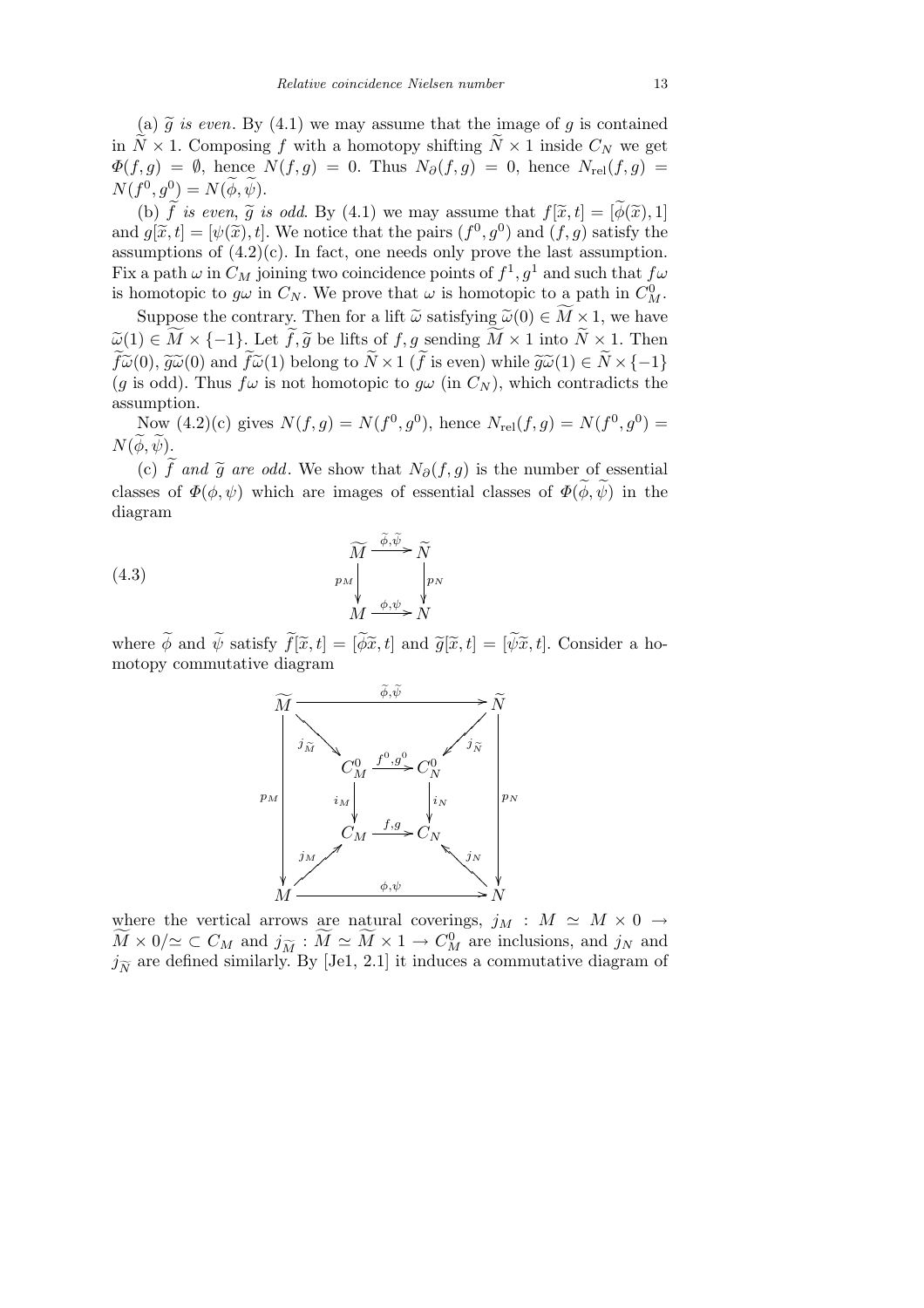Reidemeister sets

$$
\nabla(\widetilde{\phi}, \widetilde{\psi}) \xrightarrow{\varkappa} \nabla(f^0, g^0)
$$
\n
$$
\eta \qquad \qquad \eta \qquad \qquad \eta
$$
\n
$$
\nabla(\phi, \psi) \xrightarrow{\varkappa} \nabla(f, g)
$$

Now we notice that the upper horizontal arrow is induced by a pair of homeomorphisms  $j_{\widetilde{M}}$ ,  $j_{\widetilde{N}}$  while the lower arrow is induced by a pair of homotopy equivalences. Thus they are bijections of the Reidemeister sets [Je1]. It remains to show that they preserve semi-index. The upper arrow is evident by  $(4.2)(a)$ . For the lower one we use the homotopy  $\{f_s, g\}$  with  $f_s[\tilde{x}, t] = f[\tilde{x}, st]$  and apply  $(4.2)(c)$ .

Thus we may consider the diagram (4.3).

(4.4) LEMMA. *The map*  $\nabla(\widetilde{\phi}, \widetilde{\psi}) \rightarrow \nabla(\phi, \psi)$  *induced by* (4.3) *sends essential classes to essential classes.*

Proof. Let  $\widetilde{A} \subset \nabla(\widetilde{\phi}, \widetilde{\psi})$  be a Nielsen class. Then  $A = p_M \widetilde{A} \subseteq \nabla(\phi, \psi)$ is also a Nielsen class. Assume that *A* is not essential. Then  $A = \{a_1, b_1, \ldots,$  $a_k, b_k$  with  $a_i R b_i$ , and  $\widetilde{A} \cap p_M^{-1} \{a_i, b_i\}$  also splits into pairs of R-related points. Now  $\widetilde{A}$  also splits into such pairs, hence  $\widetilde{A}$  is not essential.

It remains to find out how many Nielsen classes from  $\nabla(\widetilde{\phi}, \widetilde{\psi})$  are sent to a given  $A \in \nabla(\phi, \psi)$ . We fix a class  $A \in \nabla(\phi, \psi)$  which is the image of an essential class from  $\nabla(\widetilde{\phi}, \widetilde{\psi})$ . Since  $\widetilde{\phi}$  and  $\widetilde{\psi}$  are odd,  $p_M^{-1}a \subset \Phi(\phi, \psi)$  for any  $a \in A$ . Write  $p_M^{-1}a = \{\tilde{a}_0, \tilde{a}_1\}$ . Notice that  $\tilde{a}_0, \tilde{a}_1 \in \nabla(\tilde{\phi}, \tilde{\psi})$  are Nielsen related iff  $C_a(\phi_{\#}, \psi_{\#}) = {\omega \in \pi_1(M, a) : \phi_{\#}\omega = \psi_{\#}\omega}$  is not contained in  $\lim p_{M\#}$ . Since  $\lim p_{M\#} \subset \pi_1 M$  is a subgroup of rank two, the above condition does not depend on the choice of  $a \in \Phi(\phi, \psi)$ . Thus if  $C_a(\phi_{\#}, \psi_{\#})$ is contained in  $\lim_{M \to \infty} p_M$  for a point  $a \in A$  then *A* is covered by two essential classes and otherwise by a single class.

The above and the equality  $N(f^0, g^0) = N(\tilde{\phi}, \tilde{\psi})$  imply

$$
N_{\partial}(f,g) = \begin{cases} (1/2)N(\widetilde{\phi},\widetilde{\psi}) & \text{if } C_a(\phi_{\#},\psi_{\#}) \subset \text{im}[\pi_1\widetilde{M} \to \pi_1M], \\ N(\widetilde{\phi},\widetilde{\psi}) & \text{otherwise.} \end{cases}
$$

We sum up the results of this section:

 $(4.5)$  THEOREM. Let  $f, g: (C_M, C_M^0) \to (C_N, C_N^0)$  be a  $\Phi$ -compact pair *of maps. Then*

 $N_{\rm rel}(f,g) =$  $\mathbf{r}$  $\int$  $\begin{matrix} \phantom{-} \end{matrix}$  $N(\widetilde{\phi}, \widetilde{\psi})$  *if at least one of*  $\widetilde{f}, \widetilde{g}$  *is even*,  $N(\phi, \psi) + (1/2)N(\widetilde{\phi}, \widetilde{\psi})$  *if*  $\widetilde{f}, \widetilde{g}$  are odd and  $C_a(\phi_{\#}, \psi_{\#}) \subset \text{im}[\pi_1 \widetilde{M} \to \pi_1 M],$ *N*( $\phi, \psi$ ) *if*  $\widetilde{f}, \widetilde{g}$  are odd and the above *inclusion does not hold.*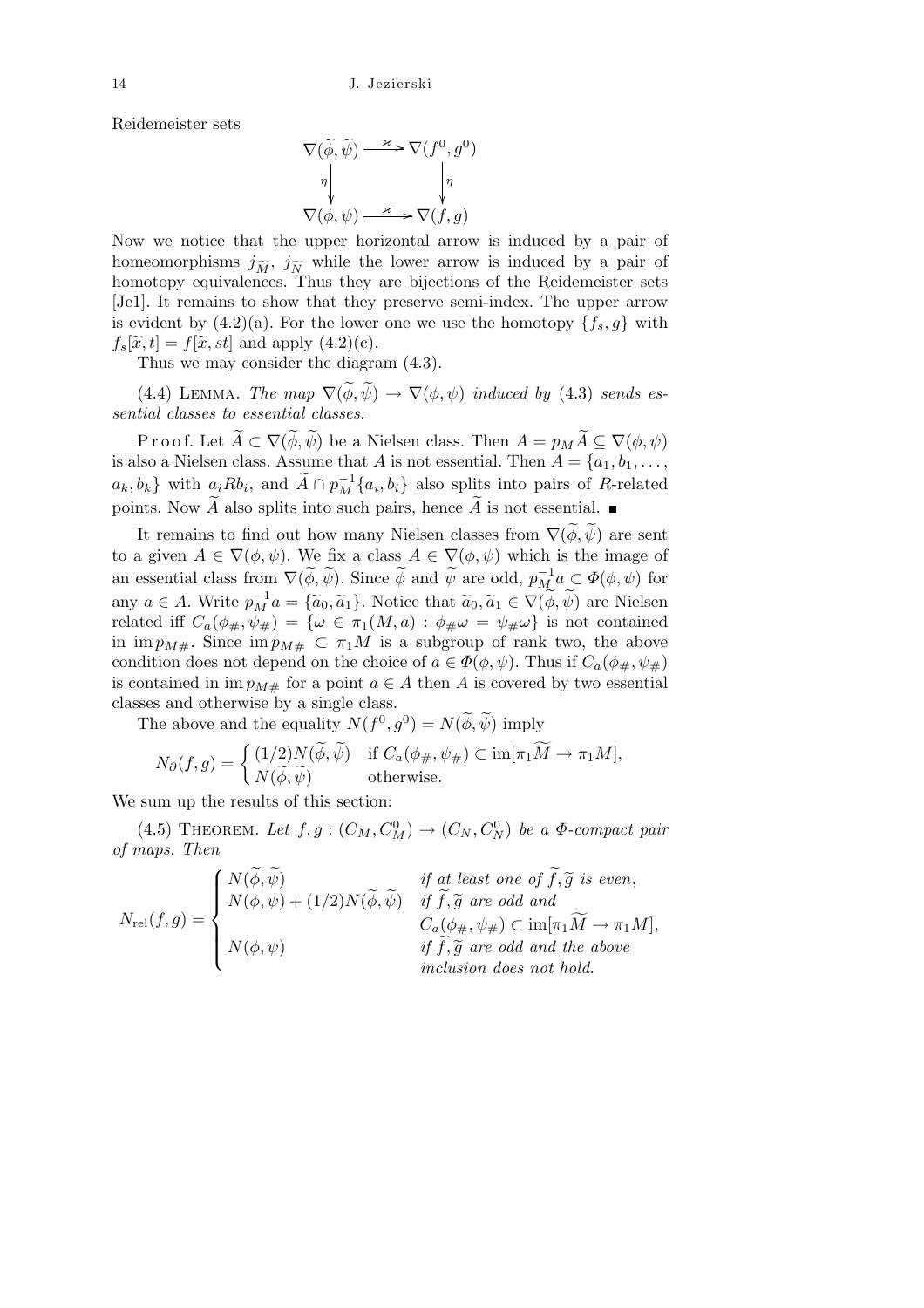**5. The relative Nielsen numbers of self-maps of projective spaces.** In the last section we will compute  $N_{rel}(f, g)$  for a pair of self-maps  $f, g : \mathbb{R}P^n \to \mathbb{R}P^n$  sending  $\mathbb{R}P^l$  into itself  $(l < n)$ , in other words, for a commutative diagram

(5.0) 
$$
\mathbb{R}P^l \xrightarrow{i} \mathbb{R}P^l
$$

$$
\downarrow \qquad \qquad \downarrow \qquad \downarrow \downarrow
$$

$$
\mathbb{R}P^n \xrightarrow{f,g} \mathbb{R}P^n
$$

 $(2 \leq l < n)$ . We will express  $N_{rel}(f, g)$  by the (ordinary) Nielsen numbers of the pair  $f, g$  and its restriction to  $\mathbb{R}P^l$ . To get explicit formulae one can combine these results with (5.1) and (6.1) of [Je3]. Notice that one of our results shows that the homotopy types of *f, g* and of their restrictions do not determine  $N_{\text{rel}}(f, g)$  (Remark (5.10)).

Let us start with some general remarks.

(5.1) Lemma. *Consider a diagram*

$$
M^{0} \xrightarrow{f^{0},g^{0}} N^{0}
$$
  
\n
$$
i_{M}
$$
  
\n
$$
M \xrightarrow{f,g} N
$$
  
\n
$$
i_{N}
$$

*satisfying* (2.0)*. Suppose that*  $i_{M#}: \pi_1 M^0 \rightarrow \pi_1 M$  and  $i_{N#}: \pi_1 N^0 \rightarrow$  $\pi_1 N$  *are isomorphisms. Then the induced map of Reidemeister sets*  $\nabla i$ :  $\nabla(f^0, g^0) \to \nabla(f, g)$  *is a bijection.* 

The assumptions of (5.1) are fulfilled for the diagram (5.0).

(5.2) LEMMA. *If under the assumption of* (5.1),  $\nabla(f, g)$  (*or resp.*  $\nabla(f^{0}, g^{0})$  *contains only essential classes then*  $N_{\partial}(f, g) = N(f^{0}, g^{0})$  (*resp.*  $N_{\partial}(f, g) = N(f, g)$ .

(5.3) Lemma. *If in the diagram* (5.0) *one of the dimensions l or n is odd then*

(a)  $N(f^0, g^0) = 0$  *or*  $N(f, g) = 0$  *implies*  $N_{\partial}(f, g) = 0$ *, whereas if both*  $N(f^0, g^0)$  *and*  $N(f, g)$  *are nonzero then* 

(b) *l odd implies*  $N_{\partial}(f, g) = N(f, g)$ ,

(c) *n odd implies*  $N_{\partial}(f, g) = N(f^0, g^0)$ *.* 

P r o o f. (a) is evident. To prove (b) notice that an odd-dimensional projective space is Jiang [Je3, Section 6], hence all the classes in  $\nabla (f^0, g^0)$  are essential and (b) follows from (5.2). A similar argument proves (c).  $\blacksquare$ 

It remains to consider the case when both *l* and *n* are even. For reference we recall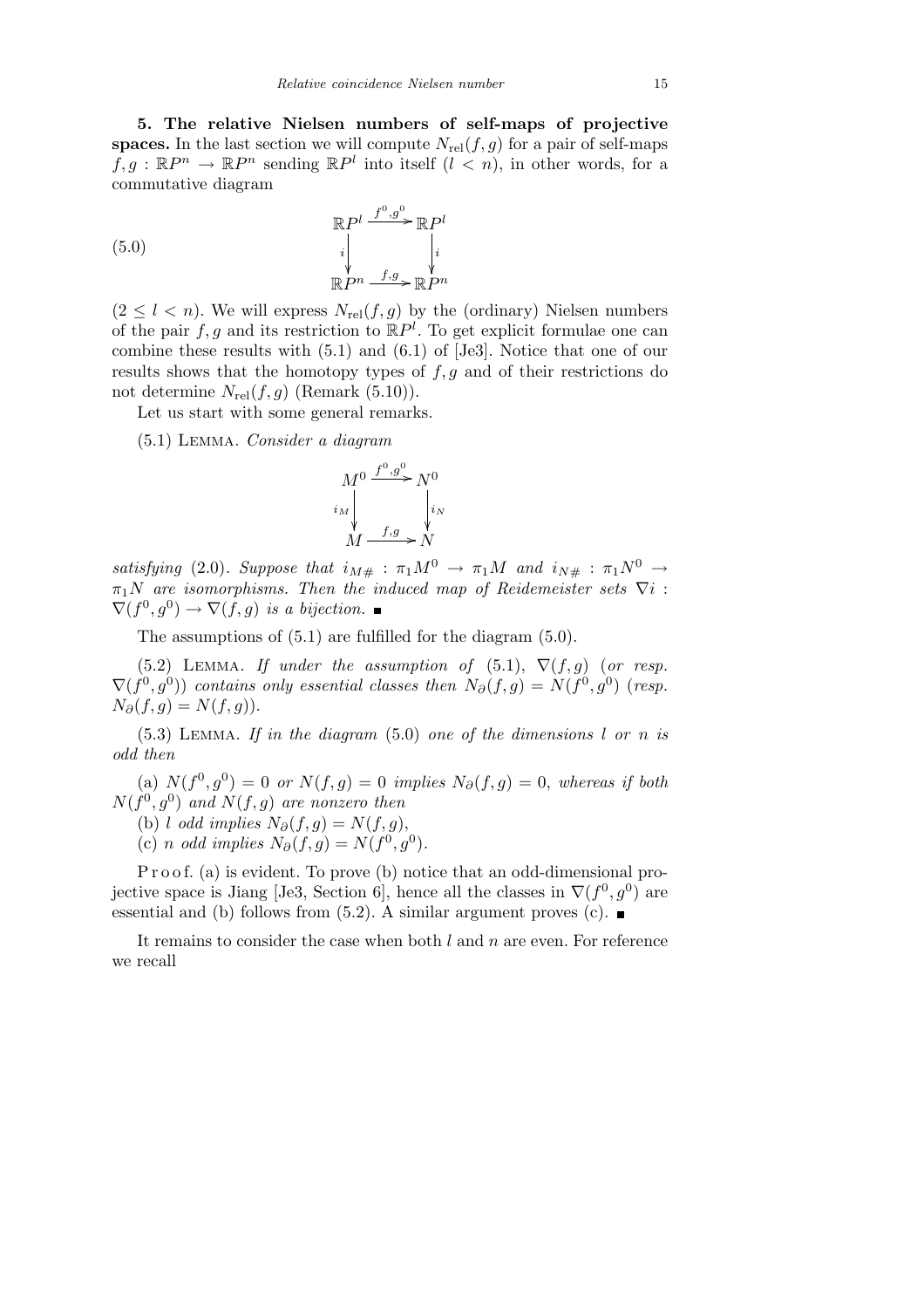(5.4) LEMMA ([Je3, 5.1]). For any pair of maps  $f, g : \mathbb{R}P^n \to \mathbb{R}P^n$ (*n even*),  $\overline{a}$ 

$$
N(f,g) = \begin{cases} 0 & \text{if } f_{\#} = g_{\#} = 0 \text{ and } f \simeq g, \\ 1 & \text{if } f_{\#} \neq g_{\#} \text{ or } (f_{\#} = g_{\#} = \text{id} \text{ and } f \simeq g), \\ 2 & \text{if } f_{\#} = g_{\#} \text{ and } f, g \text{ are not homotopic.} \end{cases}
$$

Assume first that  $f_{#} \neq g_{#}$ . Then  $\nabla(f^0, g^0)$  and  $\nabla(f, g)$  consist of one element, hence (5.4) implies  $N(f, g) = 1$  and  $N(f^0, g^0) = 1$ . This yields

(5.5) COROLLARY. *If both l,n* are even and  $f# \neq g#$  then  $N_{\partial}(f,g)$  =  $N_{\text{rel}}(f, g) = 1.$ 

Now suppose  $f_{\#} = g_{\#}.$ 

- (5.6) LEMMA. Let  $l, n$  be even and  $f_{\#} = g_{\#}$ . Then
- $f, g$  *not homotopic implies*  $N_{\partial}(f, g) = N(f^0, g^0)$ ,
- $f^0, g^0$  *not homotopic implies*  $N_\partial(f, g) = N(f, g)$ .

P r o o f. If  $f, g$  are not homotopic then by  $(5.4)$  all (i.e. two) classes in  $\nabla(f,g)$  are essential and we may apply (5.2). Similarly if  $f^0, g^0$  are not homotopic. ■

It remains to consider the case where *f, g* are homotopic and so are the restrictions  $f^0, g^0$ . First, we assume, moreover, that  $f_{\#} = g_{\#} = 0$ . Then (5.4) implies

(5.7) Lemma. *If l, n are even*, *f, g are homotopic*, *so are the restrictions*  $f^{0}, g^{0}$  and  $f_{\#} = g_{\#} = 0$  then  $N_{rel}(f, g) = N_{\partial}(f, g) = 0$ .

Now we assume that  $f_{\#} = g_{\#} = id$ .

(5.8) LEMMA. *Fix a map*  $f : \mathbb{R}P^n \to \mathbb{R}P^n$  *such that*  $f(\mathbb{R}P^l) \subset \mathbb{R}P^l$ ,  $f_{\#} = id, n > l$  *both even. Then the homotopy set*  $[(\mathbb{R}P^n, \mathbb{R}P^l), (\mathbb{R}P^n, \mathbb{R}P^l)]$ *contains exactly two classes with a representative g satisfying*  $f \simeq g$  *and*  $f^0 \simeq g^0$ . These two classes are represented by f and Kf, where K is the *involution of* R*P <sup>n</sup> given by the formula*

 $K\langle x_0, \ldots, x_n \rangle = \langle x_0, \ldots, x_{n-1}, \ldots, x_n \rangle$ .

P r o o f. Define two forgetful functors

$$
j_1: [(\mathbb{R}P^n, \mathbb{R}P^l), (\mathbb{R}P^n, \mathbb{R}P^l)] \to [\mathbb{R}P^n, \mathbb{R}P^n],
$$
  

$$
j_2: [(\mathbb{R}P^n, \mathbb{R}P^l), (\mathbb{R}P^n, \mathbb{R}P^l)] \to [\mathbb{R}P^l, \mathbb{R}P^l]
$$

by  $j_1[g] = [g]$  and  $j_2[g] = [g^0]$ . Now the lemma may be reformulated as asserting that

$$
j_1^{-1}[f] \cap j_2^{-1}[f^0] = \{ [f], [Kf] \}
$$

and that  $[f]$  and  $[Kf]$  are distinct elements of  $[(\mathbb{R}P^n, \mathbb{R}P^l), (\mathbb{R}P^n, \mathbb{R}P^l)].$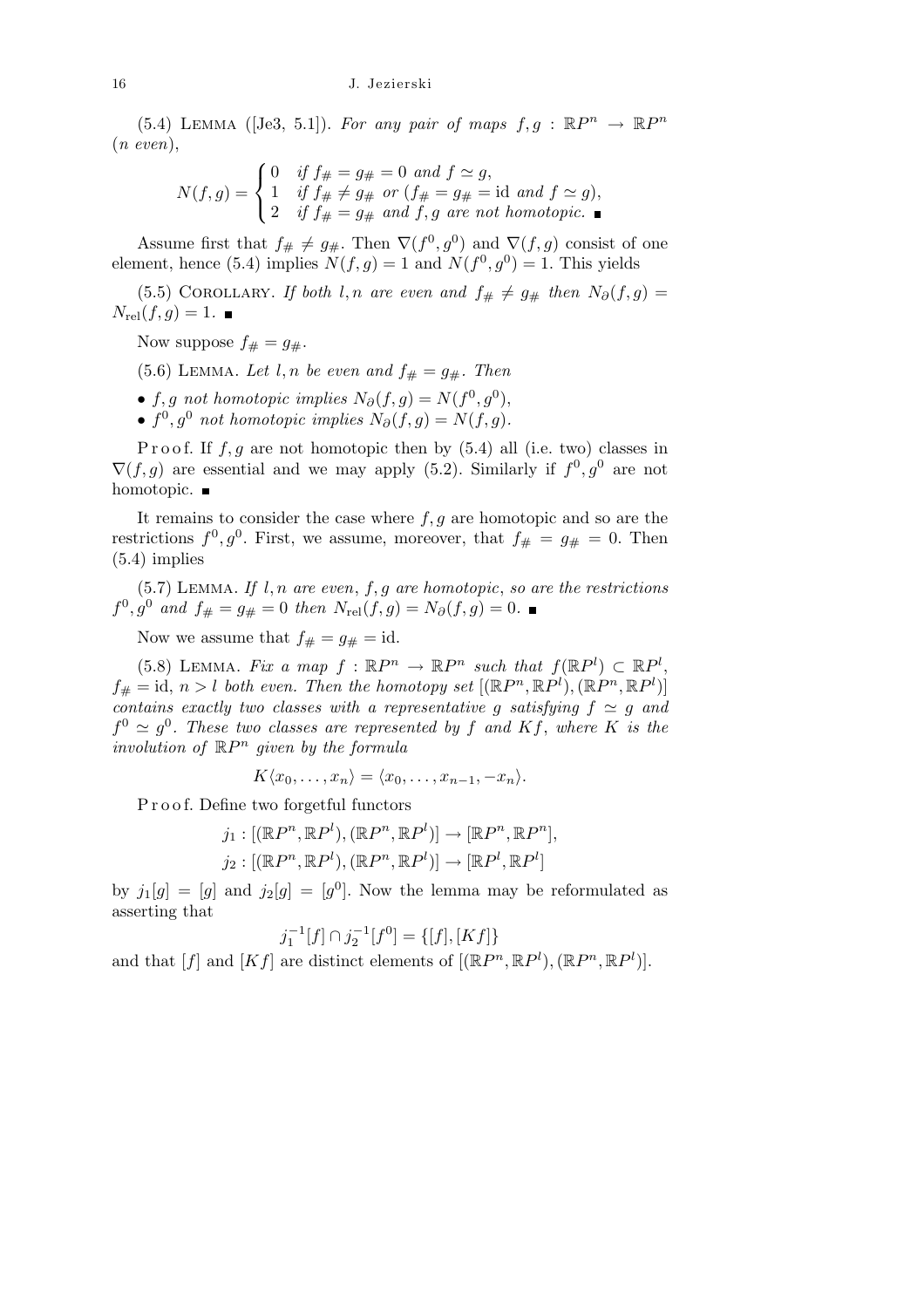We start by describing the set  $j_2^{-1}[f^0]$ . Let  $[g] \in j_2^{-1}[f^0]$ . By the homotopy extension property we may assume that  $g^0 = f^0$ . Since  $\pi_l \mathbb{R}P^n = 0$  for 1 *< l < n*, there is no obstruction to a homotopy from *f* to *g* on R*P m−*1 and therefore we assume that  $f$  and  $g$  are equal outside the unique *n*-cell of  $\mathbb{R}P^n$ . Thus *g* is homotopic to the connected sum  $f \# s$ , where  $s : S^n \to \mathbb{R}P^n$  and  $j_2^{-1}[f^0] = \{ [h] : h = f \# s, s : S^n \to \mathbb{R}P^n \}$ . Notice that any  $s : S^n \to \mathbb{R}P^n$  is a composition  $S^n \xrightarrow{S'} S^n \xrightarrow{p} \mathbb{R}P^n$ . Let  $k = \text{deg } s'$ . We then put  $s_k = ps'$  and  $h_k = f \# s_k$ . Now  $j_1^{-1}[f] \cap j_2^{-1}[f^0]$  consists of those  $[h_k]$  which are freely homotopic to  $f \simeq h_0$ . But the degrees of the lifts  $\widetilde{h}_k : S^n \to S^n$  are  $\pm (\deg \widetilde{f} + 2k)$ . If now  $h_k$  is freely homotopic to  $f \simeq h_0$  then deg  $\tilde{f} = \pm (\text{deg } \tilde{f} + 2k)$ , hence either  $k = 0$  or  $k = -\deg \tilde{f}$ . Thus  $j_1^{-1}[f] \cap j_2^{-1}[f^0]$  contains at most two elements.

It remains to show that *f* and *Kf* are not homotopic as self-maps of the pair  $(\mathbb{R}P^n, \mathbb{R}P^l)$ . Suppose otherwise: let  $H_t$  be a homotopy from f to *Kf* satisfying  $H_t(\mathbb{R}P^l)$  ⊂  $\mathbb{R}P^l$  and let  $\widetilde{H}_t$  :  $S^n$  →  $S^n$  be a lift of this homotopy. Consider the restriction  $\widetilde{H}_t^0$  :  $S^l \to S^l$  starting from  $\widetilde{H}_0^0 = \widetilde{f}^0$ . Since  $deg(-\tilde{f}^0) = -deg \tilde{f}^0$  (*n* is even) and  $deg \tilde{f}^0$  is odd ( $f_{#} = id$ ), we have  $\widetilde{H}_1^0 = \widetilde{f}^0$ . This implies that the lift  $\widetilde{H}_t$  of the homotopy  $H_t$  starting from  $\widetilde{H}_0 = \widetilde{f}$  (the extension of  $\widetilde{f}^0$ ) satisfies  $\widetilde{H}_1 = \widetilde{K}\widetilde{f}$ . But then deg  $\widetilde{H}_1 =$  $\deg(\widetilde{K}\widetilde{f}) = -\deg\widetilde{f}$ , contrary to  $\deg\widetilde{H}_1 = \deg\widetilde{H}_0 = \deg\widetilde{f} \neq 0$ .

Thus we may consider two cases:  $g = f$  and  $g = Kf$ . In the first case  $\Phi(f^0, g^0) = \mathbb{R}P^l$  and  $\Phi(f, g) = \mathbb{R}P^n$  are the unique (nonempty) Nielsen classes, and one of them is contained in the other. By (5.4) these two classes are essential, hence  $N(f^0, g^0) = N(f, g) = 1$  and  $N_{\partial}(f, g) = N_{\text{rel}}(f, g) = 1$ .

Now consider the pair  $f, g = Kf$ . The restriction of this pair to  $\mathbb{R}P^l$ gives  $f^0 = g^0$  and now  $\Phi(f^0, g^0) = \mathbb{R}P^l$  is the unique essential Nielsen class of  $f^0, g^0$ . We will show that the inclusion  $\mathbb{R}P^l \subset \mathbb{R}P^n$  sends this class to an inessential Nielsen class in  $\Phi(f, Kf)$ . We fix a lift  $\tilde{f}$  and consider the commutative diagram

$$
S^n \xrightarrow{\widetilde{f}, \widetilde{K}\widetilde{f}} S^n
$$
  
\n
$$
\downarrow \qquad \qquad \downarrow
$$
  
\n
$$
\mathbb{R}P^n \xrightarrow{f, Kf} \mathbb{R}P^n
$$

Now the class  $p(\Phi(\tilde{f}, \tilde{K}\tilde{f})) \subset \Phi(f, Kf)$  contains  $\mathbb{R}P^l$  and hence it remains to show that  $p(\Phi(\tilde{f}, \tilde{K}\tilde{f}))$  is inessential. Consider the homotopy  $\tilde{K}_s$ :  $S^n \to S^n$ ,  $\widetilde{K}_s(z_1,\ldots,z_k,t) = (e^{is}z_1,\ldots,e^{is}z_k,-t)$  (we put  $n=2k$  and identify  $\mathbb{R}^{n+1} = \mathbb{C}^k \times \mathbb{R}$ . It induces a homotopy  $K_s : \mathbb{R}P^n \to \mathbb{R}P^n$  starting from *Kf* and removing the class  $p(\Phi(f, Kf))$  which turns out to be inessential. Thus  $N_{\partial}(f, Kf) = 0$ . ■